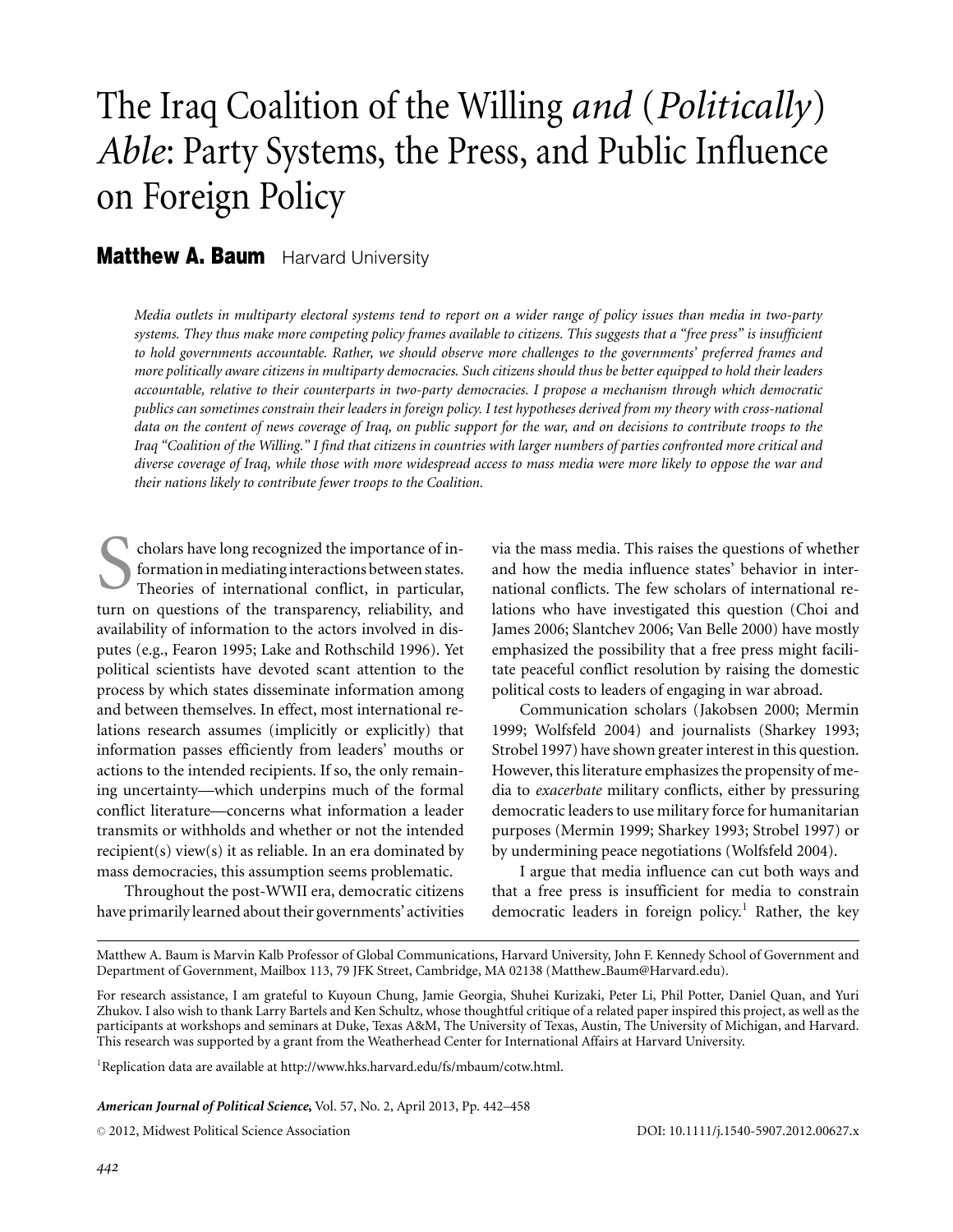factors in determining whether the media will inhibit, embolden, or fail to influence democratic leaders are their propensity to challenge the government's preferred framing of the policy and the public's likelihood of hearing such a challenge. In this study, I develop and test a theory intended to delineate circumstances under which media influence is more or less likely.

I focus on two factors that influence the effects of media on public opinion and of media and public opinion on foreign policy: (1) the extent of public access to mass media and (2) the nature of a state's party system. In the latter case, research (Benson 2009; Milner 2002; Moosbrugger n.d.; Schmitt-Beck 2003) has shown that multiparty electoral systems engender more diverse and policyoriented media coverage of politics, and consequently better-informed citizens, relative to two-party systems (Kumlin 2001; Swanson and Mancini 1996). Hence, citizens in multiparty systems are more likely to be skeptical of a leader's foreign policy. All else equal, this should reduce leaders' willingness to accept the risky gamble of a war. In the former case, citizens of different nations vary widely in their access to the mass media and hence to information about their leaders' activities abroad. Absent sufficient access, citizens are relatively unlikely to receive any messages a leader might send and hence are unable to assess such messages or the policies to which they refer in order to hold a leader accountable.

The Bush administration employed a variety of economic and military carrots and sticks to persuade reluctant foreign leaders to join the Iraq "Coalition of the Willing" (hereafter "the Coalition"). For many world leaders, whose populations overwhelmingly opposed the war, the decision to join the Coalition was a fraught one. In some other countries, where opposition was less extreme, public support was at best shallow, leaving little doubt that it could quickly erode if things went badly. Yet, because of America's status as the world's most powerful nation, many states saw strategic advantages to joining the Coalition. This conflict between *domestic political* and *international strategic* incentives makes Iraq an ideal case for investigating the conditions under which public opinion constrains foreign policy.

I begin by explicating my theory. I then investigate the relationship between party systems and news coverage, employing a unique content-analysis dataset spanning 43 democracies during the period surrounding the start of the Iraq War. I next test my opinion and decisionmaking hypotheses through both OLS and recursive regression analyses, employing data on public war support (62 countries) and troop commitments (180 countries) to the Coalition. The final section concludes.

## **Mass Media, Electoral Institutions, and Public Opinion**

*Access to Information.* Research (Choi and James 2006; Van Belle 2000) has shown that mutual free presses reduce the likelihood of military conflict between pairs of democracies because having relatively credible information sources on both sides raises the expected domestic political risks to leaders of going to war. However, such research has not considered the implications of either variation in the capacity of democratic citizens to *receive* information transmitted via the media or of differences in democratic institutions for the *content* of news and hence for the capacity of citizens to gain the information they need to hold their leaders accountable. If citizens lack access to the media, if the media fail to offer much policyrelevant information, or if the public perceives them as a government propaganda tool, then citizens may lack sufficient credible information to assess their leader's foreign policy activities, especially early in a conflict.

Hence, a free press is not a *sufficient* condition for citizens to hold their leaders accountable. Leaders can rally their domestic populations to support their policies, or be held accountable for their failures, only if the public hears what they or their opponents are saying and believes it. In contemporary mass democracies, in turn, the mass media are typically leaders' primary vehicles for communicating to citizens. This means that, all else equal, in countries where large proportions of the public have ready access to the press, citizens are more likely to be listening when their leaders call. Such leaders are thus better situated to rally public support. Yet they also face greater potential risks from acting contrary to the preferences of their citizens, especially if they face an adversarial press likely to challenge their preferred foreign policy frame. Public access to reliable political information via the media is therefore a potentially critical factor mediating leaders' risk propensities in foreign policy.

*Press Freedom and Democratic Constraint*. Even if the government does not officially control the media, they may not always operate as watchdogs of government. Institutionally free presses in democracies sometimes function as largely uncritical conduits of leaders'foreign policy messages. This calls into at least some question the prevalence of a truly unbiased media that provides credible, policy-relevant information to citizens (Choi and James 2006; Slantchev 2006).

For instance, research (e.g., Bennett 1990; Cook 1994; Entman 2003; Zaller and Chiu 2000) has shown that U.S.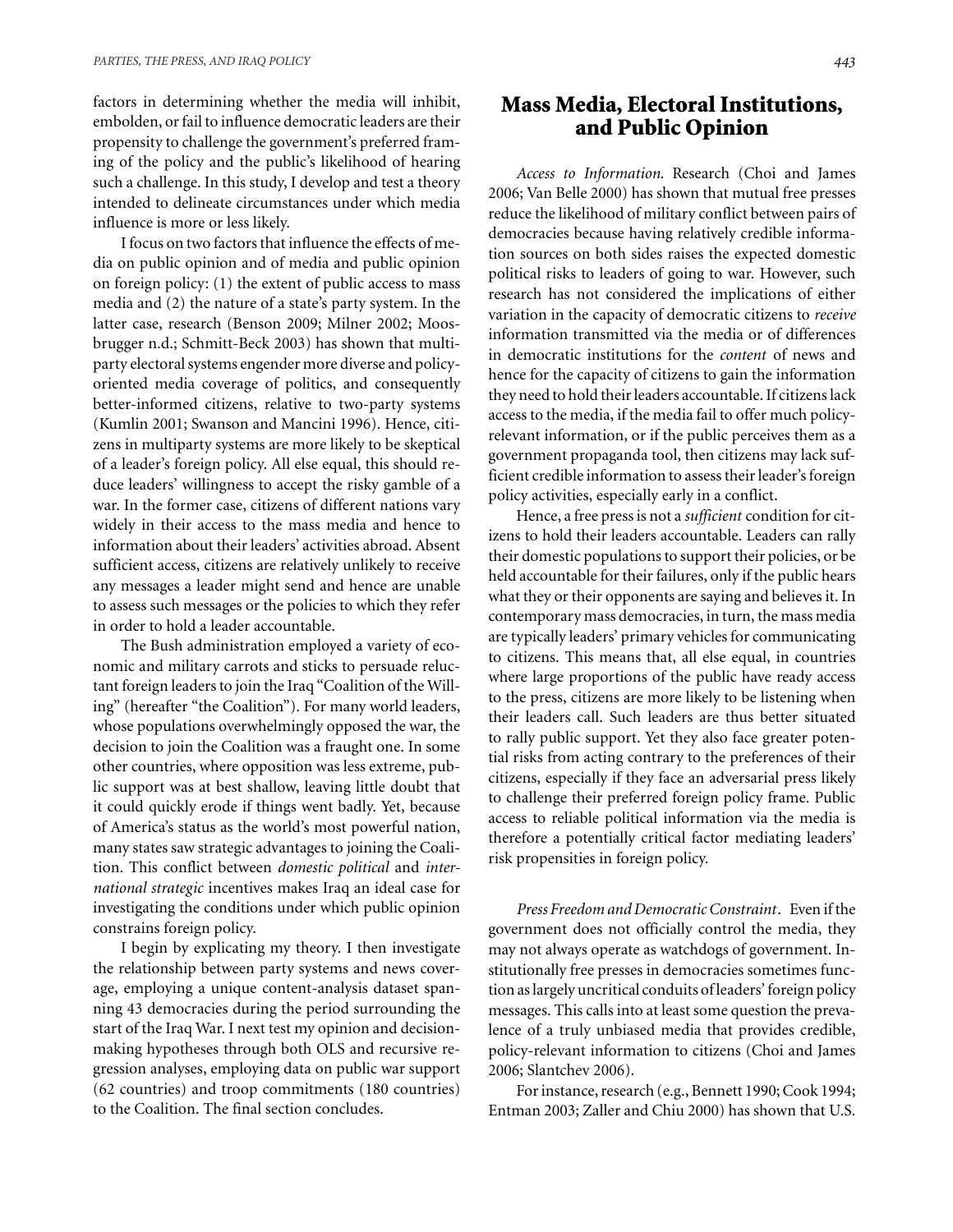news content, especially in times of war, tends to be indexed to the tenor of elite debate. Since in foreign affairs the president is the most authoritative and hence newsworthy of all elites, he wields disproportionate influence over the content of news about foreign affairs (Cook 1994; Groeling and Baum 2008). Indeed, if news coverage is indexed to the leader's rhetoric, it seems likely to rally public support for the policy. Perceptions of low media credibility may mitigate this rally effect somewhat, but absent similarly prominent credible signals of opposition, it seems unlikely to undermine it altogether (Brody 1991).

Entman (2003) argues that indexing is most likely when an issue involves frames that are salient to the culture and consonant with dominant cultural norms, such as anticommunism during the Cold War. Such frames are widely shared and deeply held by large portions of the citizenry. Challenging a culturally resonant frame is difficult, as typical individuals are biased toward accepting information that reinforces rather than challenges their core beliefs (Campbell et al. 1960; Zaller 1992). In such circumstances, the media tend to accept the dominant frame, typically emanating from the government, rather than "running uphill" by contesting it. For instance, Zaller and Chiu (2000) find that American media coverage of post–World War II U.S. uses of force was more closely indexed to the government when the conflict involved anticommunism than in other instances.

Conversely, when an issue involves contested cultural norms—such as the moral value of alleviating suffering through humanitarian intervention, weighed against the risk of casualties in a conflict lacking clear national security interests—this leaves an opening for the media to challenge the government's preferred frame. In such circumstances, the media may independently influence citizens' interpretations of a leader's foreign policy actions (Bennett, Lawrence, and Livingstone 2006; Entman 2003). This suggests that factors other than institutional independence from government shape the content of information contained in the press.

## **Electoral Institutions, Political Sophistication, and Foreign Policy Frames**

Recent research into the relationship between institutional forms of democracy, media diversity, and citizens' political knowledge (Iyengar et al. 2010; Kumlin 2001; Milner 2002; Moosbrugger n.d.; Schmitt-Beck 2003; van der Eijk et al. 1999) suggests democracies and their media organizations vary in the quality of information they provide to citizens. Most, though not all, democracies have institutionally free presses (Van Belle 2000). Yet this generalization misses a great deal of variation among

democracies. Most notably for my purposes, media outlets in multiparty electoral systems tend to report on a wider range of policy issues and to do so in greater depth than their counterparts in two-party systems (Benson 2009; Moosbrugger n.d.). They also tend to offer less personality-centric coverage of politics (Moosbrugger n.d.; Stromback and Dimitrova 2006) and more mainstream coverage of ideologically diverse and oppositional viewpoints (Sheafer and Wolfsfeld 2009). In other words, distinct from the extent of press freedom, multiparty systems are associated with more diverse and higher-quality political information—with quality defined as "information voters can use to inform party choices across contests (local, state, and federal) and across time" (Moosbrugger n.d., 13)—and hence more politically sophisticated electorates than two-party systems (Bennett 1995; Kumlin 2001; Milner 2002; Schmitt-Beck 2003).

Downs shows, via a spatial model, that as the number of parties increases, each party must compete over a smaller ideological space and do so through more concrete policy positions. Conversely, in two-party systems, parties have an incentive to offer more vague policy stances in order to appeal to the median voter. He thus observes:

[V]oters in multiparty systems are much more likely to be swayed by doctrinal considerations matters of ideology and policy—than are voters in two-party systems. The latter voters are massed in the moderate range where both ideologies lie; hence they are likely to view personality, or technical competence, or some other nonideological factor as decisive...Voters in multiparty systems, however, are given a wide range of ideological choice, with parties emphasizing rather than soft-pedaling their doctrinal differences. (1957, 126–27)

Consequently, media in multiparty democracies are more likely to have access to, and hence to make available to citizens, competing frames—including alternatives to the government's preferred frame (Sheafer and Wolfsfeld 2009)—when leaders engage in foreign conflicts.<sup>2</sup> This suggests that media coverage in multiparty

<sup>2</sup>The prevailing view in literature (e.g., Cox 1990; Dow 2001) supports the Downsian notion of a positive relationship between the number of parties and the tendency for such parties to "emphasize doctrinal differences." However, see Ezrow (2008) for a potentially contrary view, albeit based on a far smaller sample than that employed in this study (18 advanced democracies during the 1980s). Ezrow reports that parties in PR systems, and in systems with larger numbers of parties, do not appear to hold more extreme ideological positions.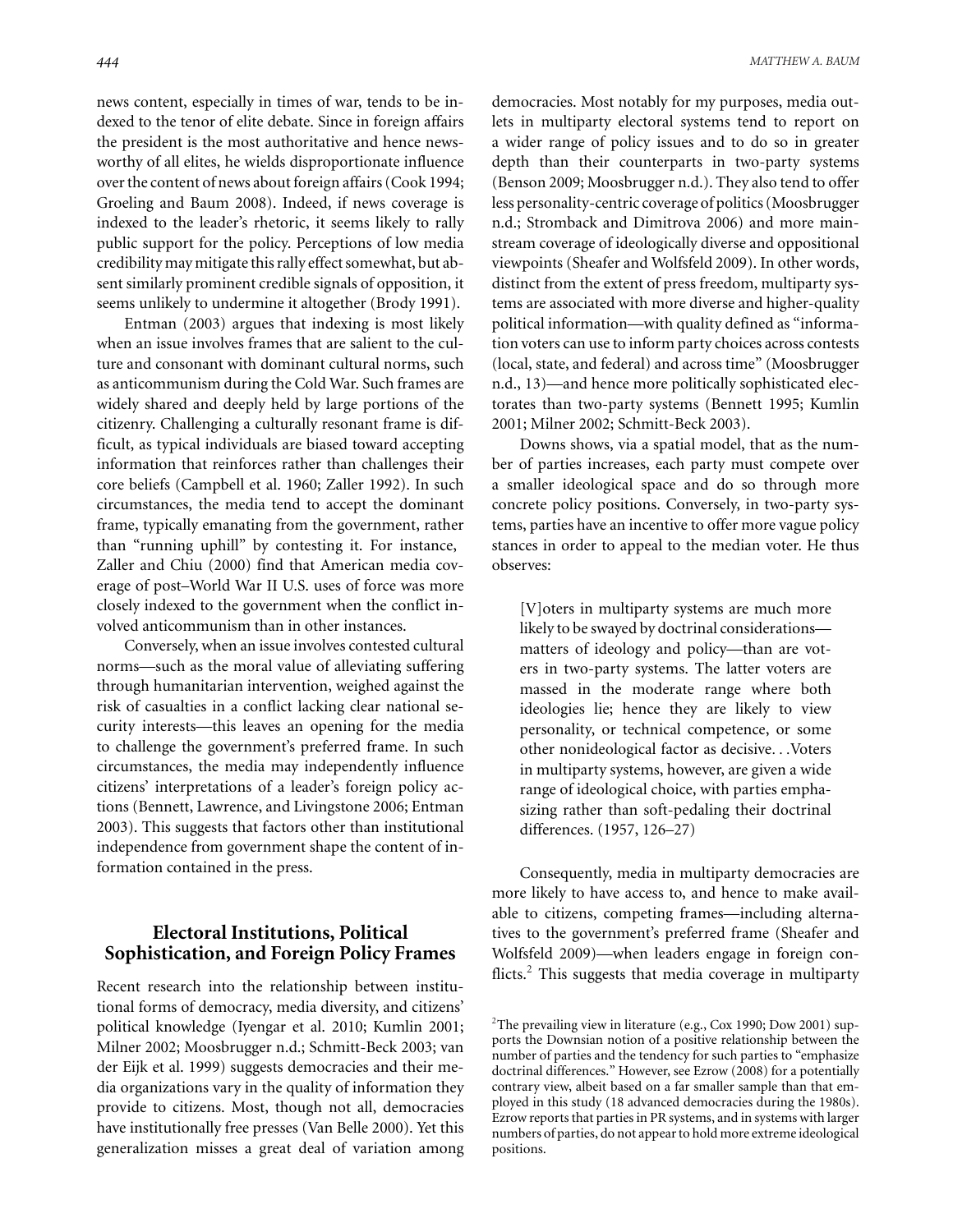democracies—which tend to employ proportional representation (PR) electoral rules—is likely to be more *functionally* independent from government than in twoparty democracies. The empirical implication is that as the number of electoral parties in a state increases, we should observe relatively more policy-oriented and less personality/human interest–oriented news coverage, as well as less support for government policy and a wider range of frames pertaining to a given policy appearing in the news. $3$  More diversity in frames by definition implies more alternatives to the government's preferred frame, and hence less support for it. I term this the Downsian Political Information Hypothesis  $(H_D)$ , which I empirically test below.

Higher-quality political information from the media, in turn, makes citizens in multiparty democracies more politically sophisticated and better able to recognize and make use of ideological cues than their counterparts in two-party democracies.<sup>4</sup> Hence, the former citizens are, all else equal, better able to incorporate new information into their belief systems (Gordon and Segura 1997; Kumlin 2001). They are thus likely to be better equipped to hold their leaders accountable relative to their less sophisticated counterparts in two-party democracies.

Additional research (Druckman 2004) has shown that the effects of a frame on an individual are strongest absent a competing counterframe. Because citizens in multiparty democracies tend to be exposed to multiple policy frames more than their counterparts in two-party democracies, they are less likely to accept the government's preferred frame. Since leaders nearly (if not literally) always support their own policies, such alternative frames will tend to challenge the wisdom of the government's policy. This reduces citizens' propensities to rally behind leaders in times of crisis. Hence, leaders of multiparty democracies ought, all else equal, to be more concerned than their counterparts in two-party democracies with the prospect of public scrutiny of their actions. Several hypotheses concerning the Iraq Coalition follow:

*H1*: As the number of parties increases, greater public access to the media will be associated with reduced public support for the Iraq War, all else equal.

*H2*: As the number of parties decreases, all else equal, the relationship between public access to the media and public support for the war will weaken, and may ultimately reverse, with increased media access associated with greater support for the war.

*When Can Citizens Deter Their Leaders?* War is risky. Democratic leaders who lose military conflicts pay a substantial political price at home, sometimes including removal from office (Bueno de Mesquita and Siverson 1995; Smith 1996). Indeed, the domestic political risks associated with foreign policy failure tend to exceed the potential benefit given success (Baum 2004). Democratic leaders—especially in multiparty democracies where the potential costs are relatively high—thus typically have more to lose than to gain by engaging in risky foreign conflicts.

Citizens, in turn, are likely to punish their leader less severely for acting contrary to their preferences if they are *inattentive* than if they are highly engaged, all else equal (Baum 2004). After all, opposition party criticism is more likely to resonate if the public is listening. Consequently, leaders will be more inclined to risk military force without significant public support *in the absence of* public scrutiny. Since the media are the public's primary information source, this implies that greater public access to mass media—especially in multiparty democracies where media are more likely to feature challenges to the policy—is likely to be associated with more risk-averse foreign policy behavior by democratic leaders. Several hypotheses follow.

- *H3*: As the number of parties increases, greater public access to the media will be associated with a reduced likelihood of sending troops to participate in the Coalition, all else equal.
- *H4*: As the number of parties decreases, all else equal, the relationship between public access to the media and participation in the Coalition will weaken, and may ultimately reverse, with increased media access associated with a greater likelihood of sending troops.

It is certainly possible that citizens might support a war more than their government and hence perhaps pressure a leader to enter a conflict and punish her politically if she fails to do so. If so, all else equal, greater media access and more parties might *raise*, rather than lower, the likelihood of going to war. However, if one assumes that, all else equal, using military force typically attracts greater public attention than *not* doing so, then it follows from my prior assumptions regarding the relative costs versus benefits of war that a leader's preferences regarding

<sup>&</sup>lt;sup>3</sup> Greater diversity of frames across media outlets does not, however, necessarily imply any particular degree of ideological balance within or across media outlets in a given country.

<sup>&</sup>lt;sup>4</sup>Iyengar et al. (2010) report that exposure to public broadcasting also raises citizens' political knowledge in different democracies. Party systems may influence the robustness of public broadcasting in ways consistent with the Downsian hypothesis. However, because they only looked at four countries, I cannot employ their data to systematically investigate this possibility.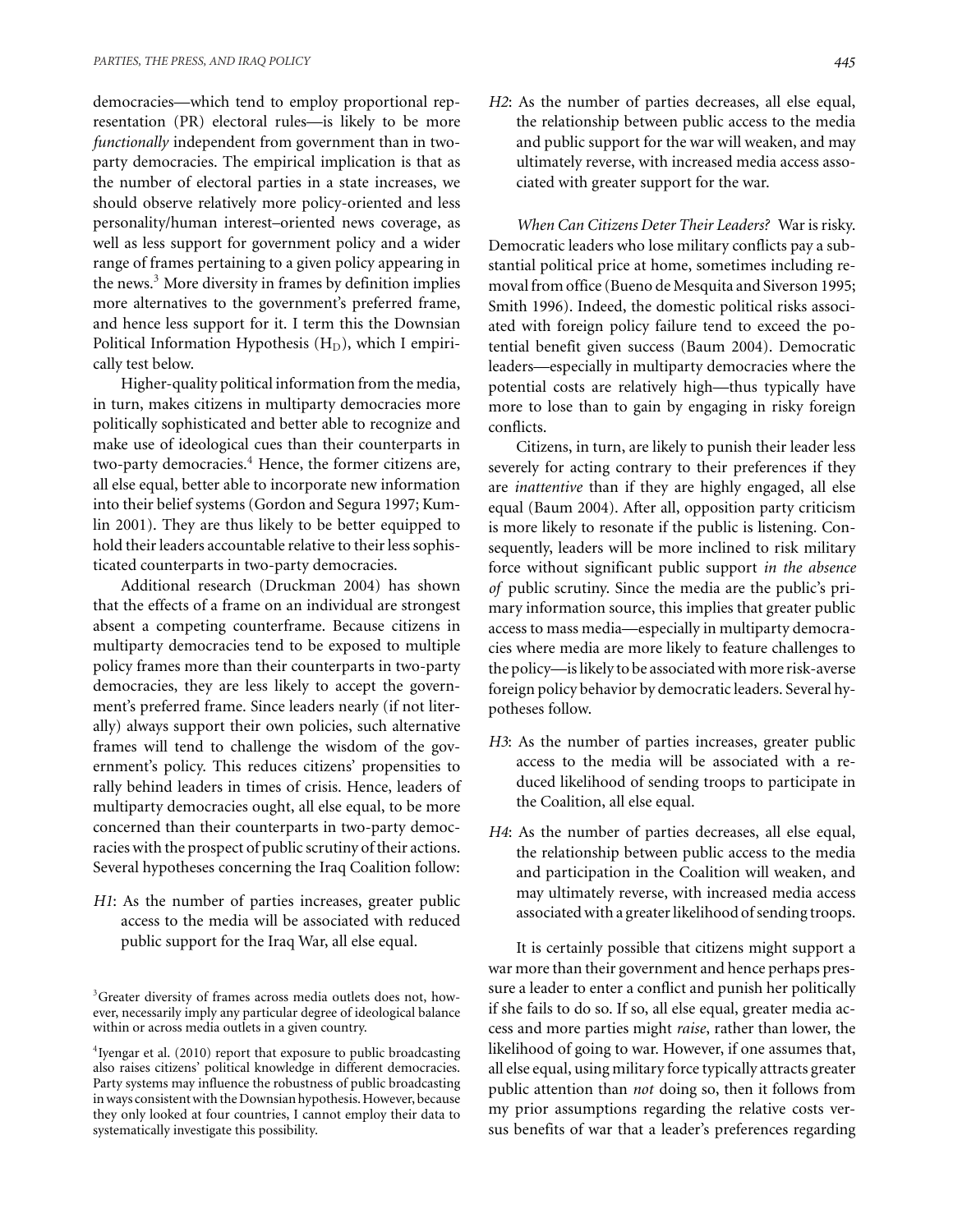public scrutiny, and the relatively greater likelihood of public scrutiny in multiparty democracies, are likely to be the exception, rather than the rule.<sup>5</sup>

To varying degrees, leaders interpret variations in contemporaneous public support for an issue as evidence of the likely strength of potential support over the longer term. Election-minded leaders are frequently more responsive to anticipated *future* public opinion than to contemporaneous opinion (Rosenau 1961; Zaller 1994). The closer the link between the two, the stronger will be the influence of the latter on a leader's decision making. This link in turn is likely to be tightest in multiparty systems, where citizens tend to be more politically sophisticated and leaders more immediately and directly accountable for their policy performance. A final hypothesis follows:

*H5*: Governments' decisions regarding committing troops to the Coalition will correspond more closely with public opinion regarding the Iraq War as media access and the number of parties increase, all else equal.

Of course, consensual systems are designed to be more responsive than majoritarian systems (Lijphart 1999). In multiparty systems, leaders frequently face the possibility of a no-confidence vote in the legislature and the resulting loss of power. A foreign policy failure presumably increases the likelihood of such an occurrence, particularly if the executive sits atop a coalition. Consequently, leaders in multiparty systems may be more concerned about public opinion irrespective of the information environment. If so, the number of parties may be the true factor driving all of these relationships. This implies that variations in media access should not mediate the influence of public opinion. It further suggests that the *direction* of any effects of media access should be consistent across party systems. Conversely, my theory predicts that both the magnitude and direction of media effects will differ qualitatively across multi- and two-party systems.

Figure 1 summarizes my causal argument. The influence of each causal variable can be ex ante (indicated by dotted lines) via the leader's *expectations* concerning the likely influence of each variable on the political costs and benefits associated with the policy. This depends in part on expectations regarding news coverage, which the party system influences. It also depends on the likelihood that the public will receive the media's messages

#### **FIGURE 1 Illustration of Processes by Which Media Access, Party Systems, and News Coverage Influence Foreign Policy Decision Making**



and that it will ultimately support the policy, as well as on the leader's political vulnerability, which the party system also helps determine. It can also be ex post (indicated by solid lines) via the leader's responses to *actual expressed* public opinion, itself directly influenced by news content, which again the party system influences, and public access to that content.

## **Data and Methodology**

I begin by briefly describing the automated cross-national media content-analysis data I employed to test the Downsian Political Information Hypothesis  $(H<sub>D</sub>)$ . My data include all newspaper articles (311,921 in total) available through the LexisNexis and ISI Emerging Markets database for democratic countries that included the word "Iraq" between December 20, 2002, and April 28, 2003. $^6$ The data cover 43 countries and include 497 newspapers ( $\mu = 13$  papers per country).<sup>7</sup> I have party data for 35 of the 43 cases.<sup>8</sup> I coded all articles on a variety of dimensions, including valence with respect to government policy (positive, negative, neutral), focus (personalities, human interest, military, or policy-oriented), and

<sup>6"</sup>Democratic countries" are those that score 6 or higher on the Polity IV "DEMOC-AUTOC" scale.

<sup>5</sup>For instance, an average of 56% of respondents across 19 and 63 countries, respectively, for whom I have survey data, *opposed* the multinational interventions in Kosovo in 1999 and Afghanistan in 2001 (excluding the United States and United Kingdom, these figures rise to nearly 60% in each case).

<sup>7</sup>Comparable multicountry TV transcripts were inaccessible. Since the criterion for inclusion in these databases is unknown to me, this could potentially be an unrepresentative sample of newspapers, although there is no ex ante reason to anticipate that this should work in favor of my predictions.

<sup>&</sup>lt;sup>8</sup>While this represents too few cases to allow a fully controlled analysis, I do nonetheless report results from basic regressions employing these data but excluding most control variables.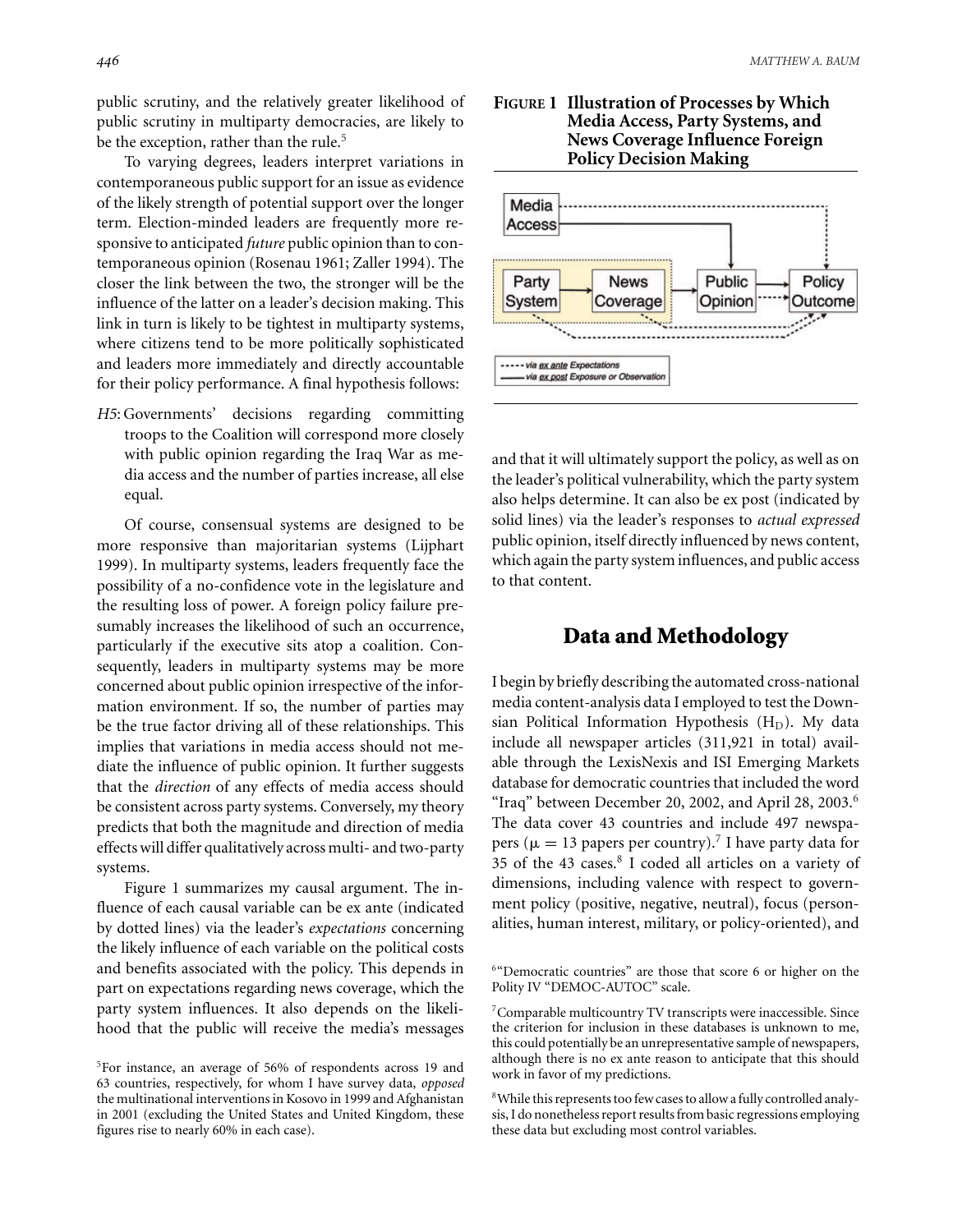distinct topics covered (out of 17 possible topics) for all Iraq-related news stories (see the supplemental online appendix for a detailed description of the content analysis). To test Hypothesis 1 through Hypothesis 5, I collected data on domestic electoral institutions and TV penetration for 180 countries, as well as on public opinion regarding the Iraq War between mid-2002 and mid-2003 for 62 countries.

*Case Selection*. The Iraq War began on March 20, 2003. The decision by nations around the world to participate, or not, in the U.S.-led Coalition is an ideal case study for testing my theory. This was an unusually largescale conflict involving large numbers of states. It was highly salient to citizens around the world, making it a potentially politically risky endeavor for leaders contemplating involvement. Focusing on a single conflict allows me to hold constant the conflict's circumstances and location, the characteristics of the primary protagonists and of the international environment, as well as numerous other factors that might influence states' decisions regarding whether or not to become involved.

An average of 67% of the public across 62 nations in my dataset expressed opposition to the Iraq War between mid-2002 and mid-2003. Yet 22 of these nations (over 35%) nonetheless sent troops to Iraq. The Bush administration listed 49 nations as members of the Coalition, five of which (United States, United Kingdom, Australia, Poland, and Denmark) contributed military forces to the original invasion. Another 33 subsequently provided troops. According to GlobalSecurity.org, as of August 2006, 21 nations continued to maintain a troop presence in Iraq, although the composition of states with troops varied over time. My dataset includes 32 nations that contributed troops to the Coalition between 2003 and 2004.

I focus on the 2003–2004 period because this is when states made their primary decisions about becoming involved. States subsequently joined or left the Coalition for a variety of reasons. But the initial decision to participate or not represents the clearest decision point where domestic political circumstances could have influenced the decisions of leaders around the world. This was also the peak period of public awareness of the issue worldwide and hence the time where public opinion data are available for the maximum number of countries.

*Dependent Variables*. I employ two dependent variables. The first, *War Opposition*, represents the average percentage of respondents *opposing* the IraqWar across all available survey questions regarding support for the war conducted within a given country between April 2002 and May 2003.<sup>9</sup> This variable, derived from 13 multicountry surveys, ranges from 29.5 to 96%, with a mean and standard deviation of 66.9 and 1.56%, respectively. Because this variable is bounded between zero and one, I employ the natural logarithm in my regressions.

Four of the 13 surveys took place after the start of the war (in May 2003), and hence they may have *followed* rather than preceded the decisions of several nations to deploy troops. This raises the possibility of reverse causality. I believe the benefit of including these opinion observations outweighs the potential costs for several reasons. First, given the limited number of available observations, sacrificing all post-March data would severely restrict my ability to conduct a properly controlled analysis. Second, the exceptionally high salience of the prewar debate meant that public opinion had solidified in most nations well before the outbreak of war. In fact, there is only about a 1 percentage point difference in average levels of support expressed in surveys conducted prior to or following March 20, 2003. Consequently, it seems fairly unlikely that very many nations altered their decisions regarding participation in the Coalition as a consequence of the effects of the first month of the conflict on public attitudes in those nations.<sup>10</sup>

My second key causal variable is the maximum number of troops contributed to the Coalition by each state between the start of the war in March 2003 and March  $2004$ .<sup>11</sup> Of the 62 states in my dataset with at least one public opinion survey in 2003, 22 contributed troops during this period. Excluding the 145,000 U.S. troops, such contributions ranged from a low of 25 by Kazakhstan to a high of 45,000 by the United Kingdom. The average number of troops contributed by those states that contributed more than zero (again, excluding the United States) is 1,807, with a standard deviation of 8,030. In order to further account for the varying capacities of states, I divided this total by each state's total population (in thousands), yielding per capita troop commitment. Among all states for whom opinion data are available in 2003, this indicator varies from zero to .76, with a mean

<sup>9</sup>See the online supplemental appendix for all surveys, questions, and countries employed in this indicator.

<sup>10</sup>I nonetheless replicated all of my models excluding the post-March 2003 cases. I also tested models excluding either the U.S. or U.K. cases. In each instance, the results (see Table A6 in the supplemental appendix) differ only modestly from those reported below.

<sup>11</sup>Troop commitment levels are from globalsecurity.org (http://www.globalsecurity.org/ military/ops/iraq orbat coalition .htm) and Perspectives on World History and Current Events (PWHCE, at http://www.pwhce.org/willing.html), as well as from a variety of supplemental sources.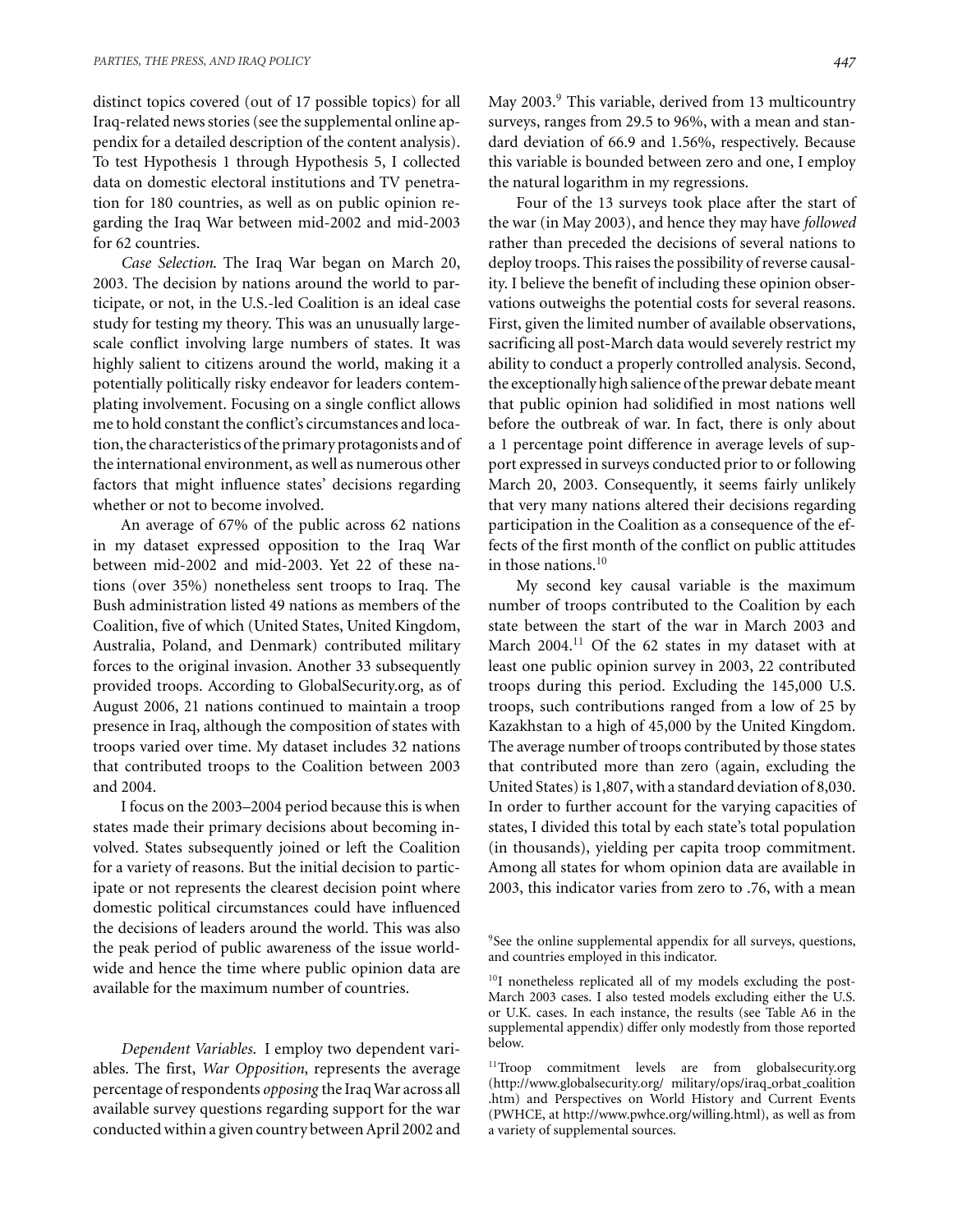of .31 and a standard deviation of .114 (or, excluding the United States, .024 and .098, respectively). Finally, among nations other than the United States that contributed, the mean per capita contribution level is .069, with a standard deviation of .160.

*Independent Variables*. I include two key causal variables and as many as eight controls in my fully specified models. The first key causal variable (*TV Access*) is the number of televisions in a given country per 1,000 population. I focus on TV for two reasons, one conceptual and one practical. Beginning with the latter, far more data are available on TV access than for any other type of media. Equally important, television is by far the most important form of media worldwide for presenting political information to mass audiences. It remains, in many nations, the ubiquitous appliance. For instance, according to a 2009 Pew Center survey of 25 countries—spanning nearly every region and level of development—an average of 72% of respondents named television as their primary source of news about national and international affairs. Newspapers came in second at less than 10%, while the Internet took fourth place, at 7.9%.<sup>12</sup> Access to the media, or television in particular, certainly does not guarantee that a citizen will be politically informed. However, I argue that it is at minimum an important contributing factor and arguably a necessary precursor.<sup>13</sup>

The second key causal variable measures the number of political parties within each state. I operationalize this variable three different ways. The first two, taken from Golder (2005), are the Effective Number of *Parliamentary* (ENPP) and *Electoral* (ENEP) Parties.<sup>14</sup> These data are available for 51 of the 62 countries in my dataset for which I also have public opinion data (104 and 100 countries overall for ENPP and ENEP, respectively).

My third electoral system indicator is a dummy, coded one for proportional representation (PR) electoral systems, and zero for mixed, plurality, or majority-rule systems. These data are from the International Institute for Democracy and Electoral Assistance (IDEA).<sup>15</sup> The PR dummy has a mean of .39 and a standard deviation of .49 (or .63 and .49, respectively, for states with 2003 opinion data).

I consider ENPP, which captures the number of parties actually serving in the legislature, to be the best available measure of the domestic political environment pertinent to media actors seeking to frame their coverage to appeal to constituents. However, because this is an uncertain judgment, I replicate all models using both party measures, which correlate at about .86 (presumably because some parties fail to win sufficient numbers of votes to gain legislative seats). The PR dummy is the most indirect of the three measures. Nonetheless, since PR systems tend to produce larger numbers of parties than plurality systems, I employ it as a robustness check. This dummy is also available for far more states, thereby expanding the number of observations in my models. The actual number of cases varies from 49 to 172, depending on the mix of variables. The PR dummy correlates with ENPP and ENEP at .32 and .24, respectively.<sup>16</sup> For my hypothesis tests, I interact TV access with my indicators of the number of parties and public opposition to the war.

For my data on democracy, I employ the Polity IV democracy score.<sup>17</sup> Following convention, I subtract a state's score on the 10-point Polity autocracy scale from its score on the 10-point democracy scale (where  $1 = min$ . and  $10 = \text{max}$ , yielding a final scale running from  $-10$ to 10).

To capture a state's capacity to contribute to the Coalition, I estimate each state's overall economic power and current economic performance, as well as its level of development. The macroeconomic indicators include 2003 per capita GDP and, to capture growth rates, the percent change in GDP from 2002 to 2003 (both in current U.S. dollars). I also include inflation, measured as the annual

<sup>17</sup> Available at http://www.systemicpeace.org/polity/polity4.htm.

<sup>&</sup>lt;sup>12</sup>The countries included Canada, United States, Argentina, Brazil, Mexico, Britain, France, Germany, Spain, Poland, Russia, Egypt, Israel, Jordan, Lebanon, Palestinian territories, Turkey, China, India, Indonesia, Japan, Pakistan, South Korea, Kenya, and Nigeria.

 $13$ I tested all models with controls for levels and annual changes in Internet access. Since governments have less influence over Internet content relative to other media—even though Internet users have greater capacity to self-select into websites that reinforce their prior beliefs—I anticipated weaker results for the Internet variables. None proved significant. Hence, I exclude them from my final models.

<sup>&</sup>lt;sup>14</sup>See Golder (2005) for the formulas for deriving ENPP and ENEP. In my data, ENPP varies from a low of 1.0 to a high of 9.05, with a mean and standard deviation of 3.29 and 1.56, respectively (3.97 and 1.61, respectively, among countries for which I have opinion data). ENEP varies from 1.59 to 10.29, with a mean and standard deviation of 4.05 and 1.78, respectively (4.80 and 1.86, respectively, among countries for which I also have public opinion data).

<sup>15</sup>See http://www.idea.int. I employ data from January 2005 (the closest to 2003 available). To my knowledge (based on consultations with colleagues and more detailed checks of several uncertain cases), no state in my data changed its electoral system between 2003 and early 2005 sufficiently to change its coding from a zero to a one, or vice versa.

<sup>&</sup>lt;sup>16</sup>The higher correlation between PR and ENPP makes sense, given that the latter variable measures the number of parties in the legislature, rather than in the society. Nearly all democracies have more than two parties. The most direct effect of electoral rules is to mediate their capacity to enter the legislature and hence their likelihood of gaining influence.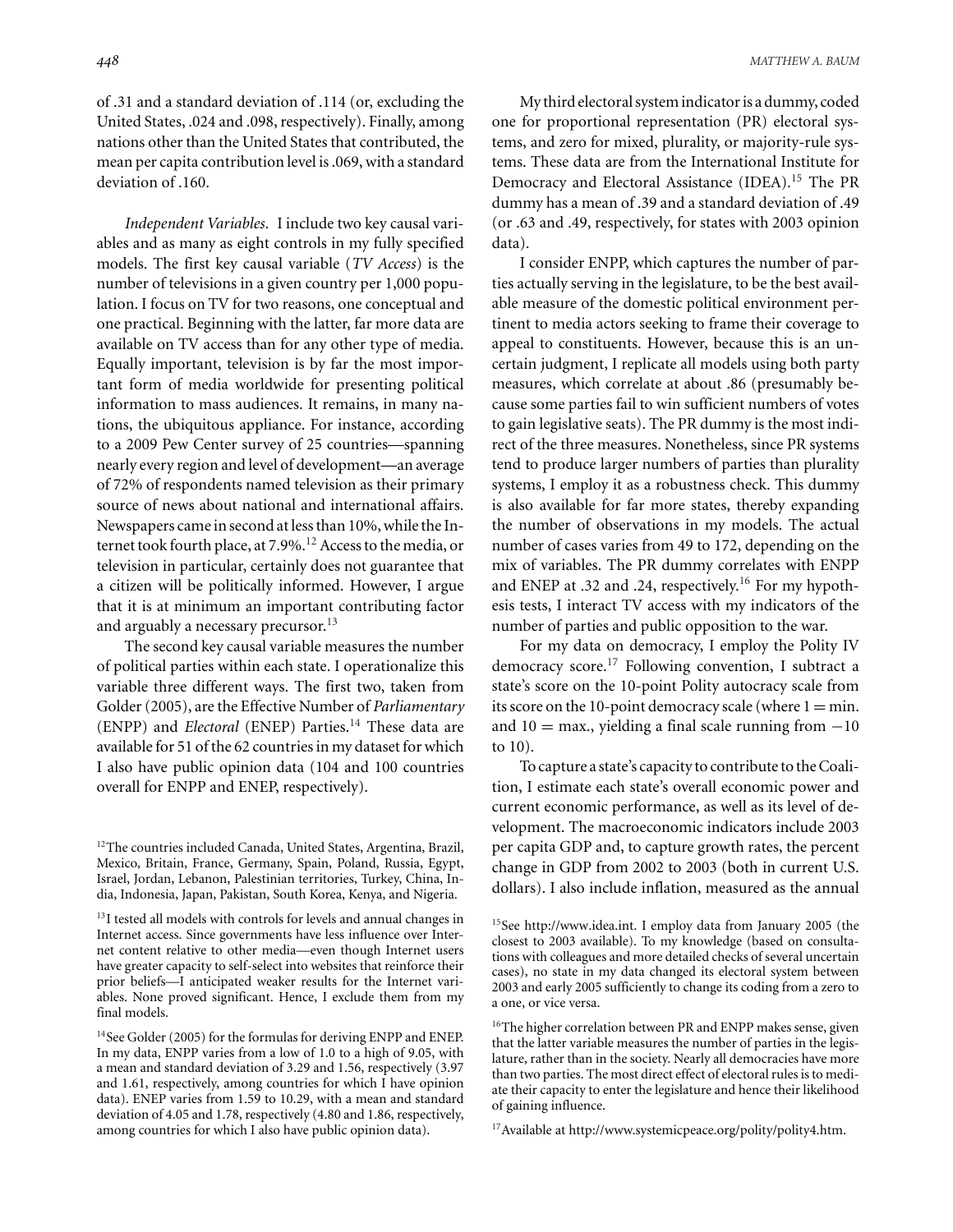percent change in average consumer prices from 2002 to 2003. To measure a state's level of economic development, I employ infant mortality rates (circa 2004) and secondary-school enrollment ratios (circa 2003).

I also include dummies for NATO members and for membership in *any* formal alliance with the United States, respectively. These dummies account for the possibility that alliance relationships, or the similar electoral institutions of most NATO member states, might systematically influence states' propensities to contribute troops to the Coalition.<sup>18</sup>

Lastly, press freedom might either directly influence conflict behavior or perhaps mediate the effects of information on public opinion and leaders' decision making. To estimate press freedom, I employ the Reporters Sans Frontiers (RSF) "World Press Freedom Ranking." In fact, once per capita GDP, media access, and the number of parties are accounted for, the coefficient on this indicator becomes small and insignificant in all model specifications.19 This may be attributable to the predominance of democratic, free-press states among those for which I have data on war opposition and the number of parties, which restricts the range of variation on the press-freedom indicator. Regardless, given my limited statistical leverage, I exclude it from the reported models.<sup>20</sup>

### **Results**

*Testing the Downsian Political Information Hypothesis*  $(H<sub>D</sub>)$ . I employ a series of t-tests to compare countries above and below themean number of parties, based on the ENPP and ENEP indicators. First, I compare the volume of personality or human-interest-oriented coverage with

18I tested additional controls, including states' total and urban populations, energy use, material capabilities, military expenditures, military personnel, and trade relations with and arms transfers from the United States, as well as similarity to the United States of voting patterns in the U.N. General Assembly. I also tested country and region-specific dummies. Though several variables approached significance, none altered the key relationships. To preserve statistical leverage, I exclude these model variations from my reported results.

19These data are based on a survey of "journalists, researchers, jurists, and human rights activists" who "evaluat[ed] respect for press freedom in a particular country." The index is a 0 to 100 scale, where 0 represents the highest and 100 the lowest level of press freedom. In 2003 it included 166 countries. I also tested models using the Freedom House press-freedom dataset, with similar results.

20Press freedom *does* significantly influence war opposition and troop contributions *in interaction with* the number of parties and media access in ways consistent with the theory. Due to space limitations, I exclude these hypotheses and empirical tests from the present study.

that of military- or policy-oriented coverage by subtracting the average volumes of the former two categories from those of the latter two. (This combined variable produced a Krippendorf's Alpha coefficient of .84, indicating high reliability [Krippendorf 2004].) Second, I compare the overall average level of positiveness in Iraq-related coverage (Krippendorf's Alpha = .68, indicating acceptable reliability [Krippendorf 2004]).<sup>21</sup> Third, I compare the number of distinct topics included in the coverage as an indicator of the diversity of frames included in news coverage. Because this variable is coded from simple Boolean logic—that is, the objective presence of select keywords it did not require a human training set.<sup>22</sup> (In Table A3 of the supplemental appendix, I report results from additional intercoder reliability tests using Fleiss's Kappa and Kendall's W, as well as overall levels of coder agreement. The results from these latter tests are consistent with those based on Krippendorf's Alpha.)

Beginning with coverage focus, the results of a ttest indicate that, relative to low-ENPP states (those below the mean), high-ENPP states (those above the mean), on average, include more policy/military coverage than personality/human-interest-oriented coverage, by .53 standard deviations on the coverage focus scale  $(p < .06)$ . If we limit this analysis to coverage following the initiation of the conflict on March 20, 2003, the difference expands to .78 standard deviations ( $p < .01$ ). One would presumably anticipate an across-the-board spike in military- and policy-oriented news reporting once the war began. However, the larger effect in the postwarinitiation period indicates that high-ENPP states saw a substantially larger spike in policy and military coverage, relative to personality and human-interest-oriented coverage, than their low-ENPP counterparts. The corresponding differences when I employ ENEP in place of ENPP are .58 and .71 ( $p < .05$  in both cases) standard deviations for the full and postconflict-initiation periods, respectively.

Turning to valence, a t-test indicates that low-ENPP states feature more positive war-related coverage than high-ENPP states (by .56 standard deviations on the news valence scale,  $p < .05$ ). The magnitude and significance levels of the valence differences are similar both prior to and following the outbreak of war. The corresponding difference when I employ ENEP in place of ENPP is .67 standard deviations ( $p < .05$ ). It is worth noting

<sup>&</sup>lt;sup>21</sup>If I remove cases that the coders identified as "tough calls," the Krippendorf's Alpha coefficients rise to .86 and .76 for focus and valence, respectively.

 $22$  Given the difficulty of achieving acceptable intercoder reliability when counting unique frames included in the news, I employ the diversity of substantive topics as a "best available" proxy.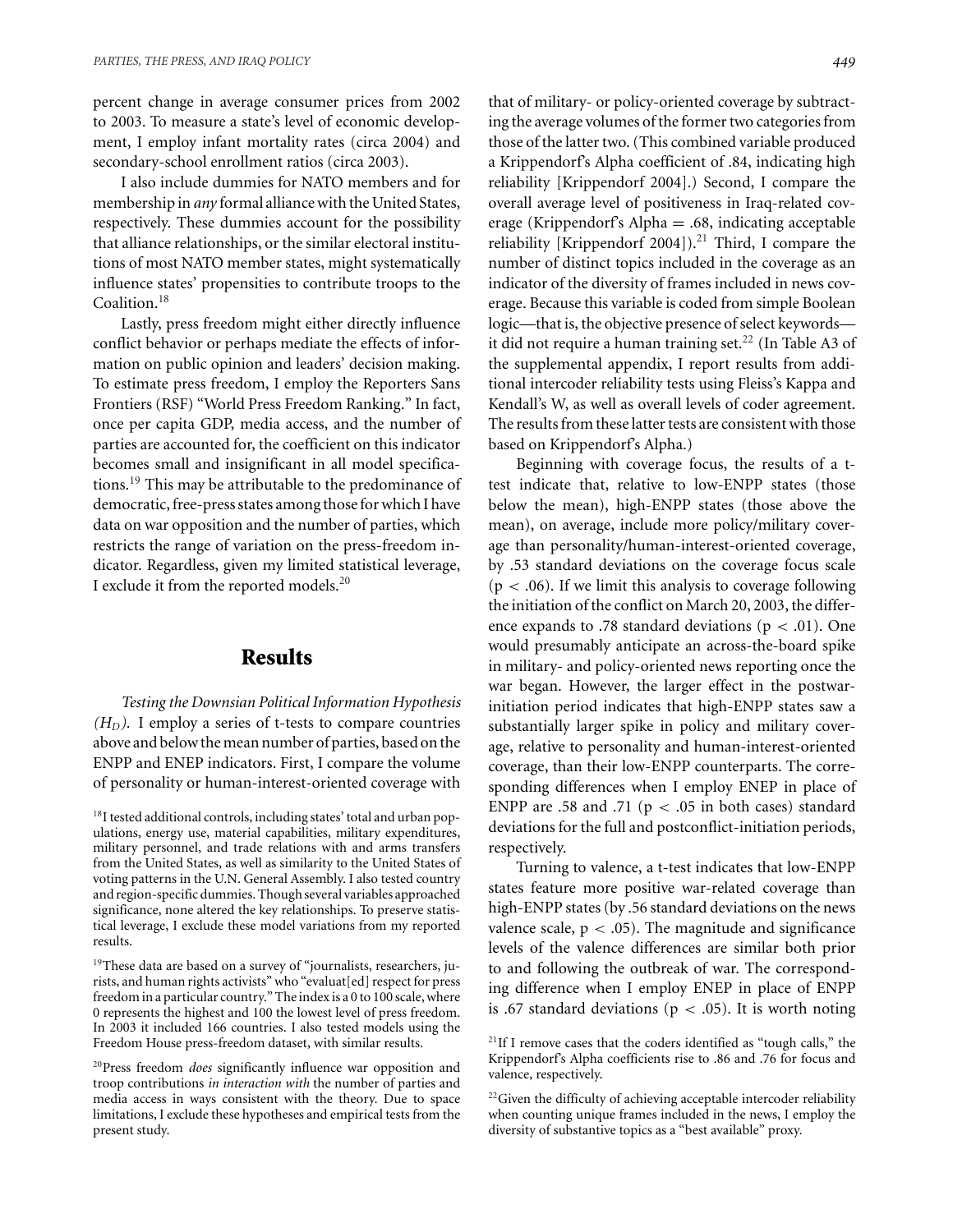that when I disaggregate the data to individual articles, all of the above-reported differences between news reports originating in low- versus high-party states remain in the predicted directions and are statistically significant at p < .0001. (I present these latter results in the supplemental appendix.)

With respect to the diversity of frames, a t-test on the number of topics indicates that, relative to low-ENPP states, news coverage in high-ENPP states includes more distinct topics (suggesting greater diversity of frames) by about .36 standard deviations. This overall difference is not significant ( $p < .15$ ). However, if we limit the comparison to news coverage following the start of the war, the difference expands to .57 standard deviations and becomes significant at  $p < .05$ . In this instance, employing ENEP in place of ENPP to distinguish low- versus highparty states strengthens the results. The corresponding difference for the full sample is .68 standard deviations  $(p < .05)$ , in the predicted direction, while that for the postconflict-initiation period is .80 standard deviations  $(p < .01)$ , also in the predicted direction.

In all three cases, these results support  $\rm H_{D}.^{23}$  Media in states with relatively few parties do appear to offer more positive and less diverse war-related coverage, featuring relatively more personality and human-interest-oriented focus and less military- or policy-oriented focus than their counterparts in states with larger numbers of parties.

*Public Opinion and Troop Contribution Hypothesis Tests (H1–H5)*. My theory predicts that as the number of parties increases, greater public access to the media will be associated with *increased* opposition to the war (H1), while as the number of parties decreases, the relationship will weaken, and ultimately reverse, with greater media access associated with *reduced* public war opposition (H2). Table 1 presents a series of OLS analyses testing both hypotheses. As a robustness test, Models 1–6 in Table 1 omit all control variables, while Models 7–15 present the fully specified models. The results, though not identical, are quite similar, suggesting that the relationships reported below are not artifacts of model specification. Consequently, I proceed more confidently to interpreting the fully specified model.

I test my hypotheses against all three previously described electoral system indicators. Models 4–6 in Table 1 thus employ ENPP, ENEP, and the PR dummy, respectively. For ease of interpretation, I use Clarify (King, Tomz, and Wittenberg 2000) to calculate the expected values of the dependent variables as the key causal variables vary, with all controls held constant at their mean values. The top-right graphic in Figure 2 illustrates the expected change in opposition to the Iraq War, as the number of televisions per 1,000 population increases from one standard deviation below, to one standard deviation above the mean among countries with available public opinion data (from 157 to 727 TV's).<sup>24</sup> I separately present the results for low- and high-party states, defined as one standard deviation below or above the mean (from 2.36 to 5.58 for ENPP and from 2.94 to 6.66 for ENEP).

In low-ENPP states, an increase in the number of television households from one standard deviation below to one standard deviation above the mean is associated with a nearly 16 percentage point decline in public war opposition (from 71 to 55%,  $p < .05$ ), representing just over a standard deviation decrease. The results are similar for the other two indicators. As TV penetration increases by two standard deviations in low-ENEP nations, public opposition to the war declines by nearly 19 percentage points (from 72 to 53%,  $p < .05$ ), again, just over a standard deviation decline. Finally, war opposition is nearly 17 points lower in non-PR states, relative to PR states  $(68 \text{ vs. } 51\%, \text{ p} < .10)$ , again representing a decline of about a standard deviation. In short, as predicted by Hypothesis 2, in countries with relatively few political parties, increased access to television is associated with a *decrease* in public opposition to the war in Iraq.

Turning to Hypothesis 1, the top-left graphic in Figure 2 indicates that in high-ENPP states, a two standard deviation increase, centered on the mean, in the number of televisions per 1,000 population is associated with just over a 19-point *increase* in war opposition (from .65 to .84,  $p < .01$ ), representing a 1.24 standard deviation increase. The corresponding increase in TV penetration in high-ENEP nations is associated with just over an 18 point increase in war opposition (from .65 to .83,  $p <$ .05)—or about 1.15 standard deviations. Finally, in PR states the corresponding effect is a statistically insignificant increase of less than 3 points (from .69 to .72), far smaller than that associated with non-PR states. As predicted by Hypothesis 1, in countries with relatively large numbers of political parties, the positive relationship between TV penetration and opposition to the war observed among low-party states weakens dramatically in one case and reverses in two, with increased access to television associated with *increases* in expected opposition to the Iraq War.

I turn next to my troop contribution models, testing Hypothesis 3 and Hypothesis 4. My goal here is to determine the effects of leaders' expectations concerning

<sup>&</sup>lt;sup>23</sup> All reported results replicate when I exclude countries with fewer than three newspapers.

<sup>&</sup>lt;sup>24</sup>In the supplemental appendix, I graph the ENPP results for the full range of variation in TV Access.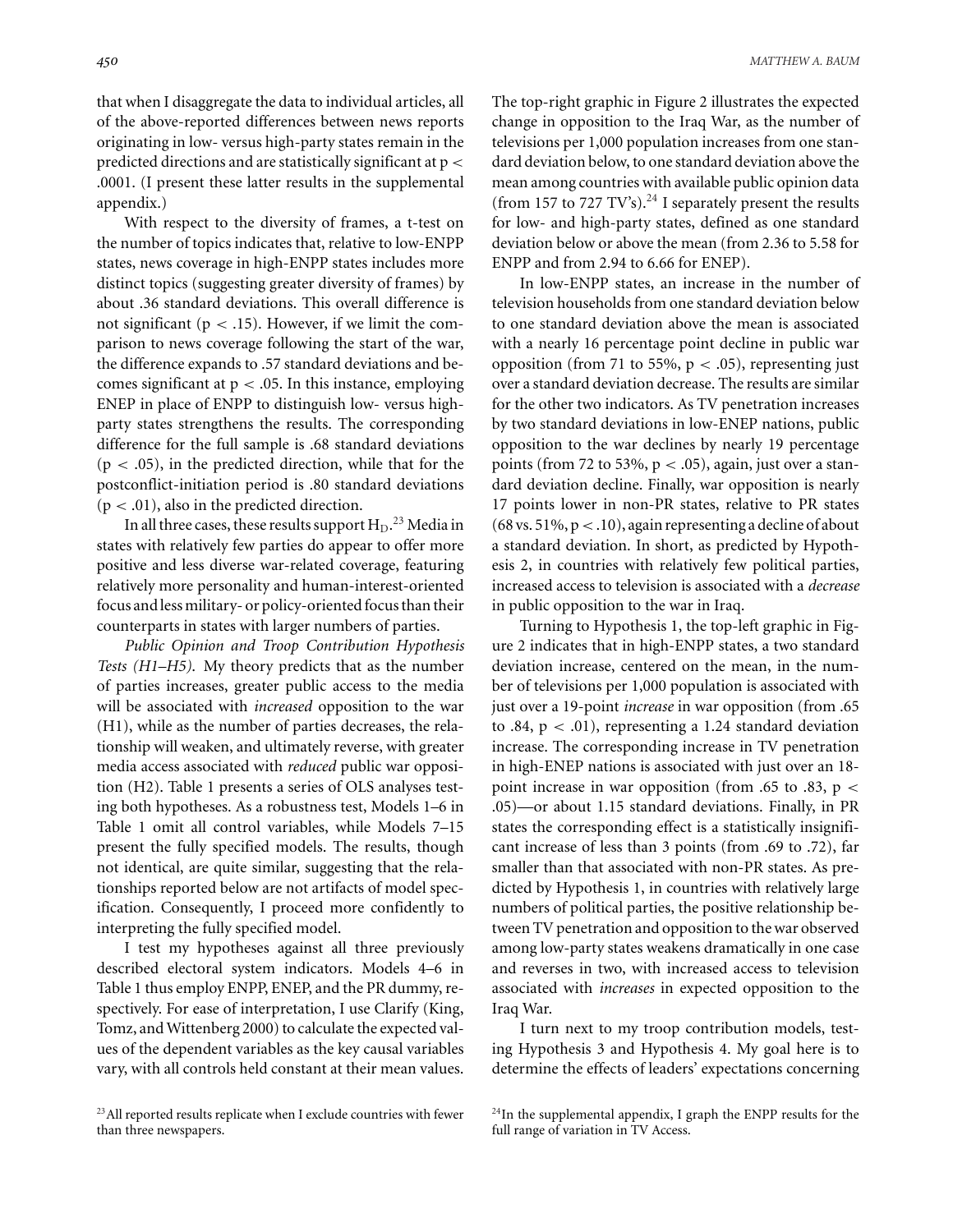|                               |                          | <b>Troops Deployed</b><br>(Base Models) |                                                                     |                          | War Opposition<br>(Base Models) |                          |                          | Opposition<br>Var     |                     |                             | Troops Deployed<br>(Full Models) |                       |                | (No War Opposition)<br><b>Troops Deployed</b> |           |
|-------------------------------|--------------------------|-----------------------------------------|---------------------------------------------------------------------|--------------------------|---------------------------------|--------------------------|--------------------------|-----------------------|---------------------|-----------------------------|----------------------------------|-----------------------|----------------|-----------------------------------------------|-----------|
|                               | ENPP                     | <b>ENEP</b>                             | PR<br>$\mathfrak{g}$                                                | ENPP                     | ENEP<br>5                       | Æ<br>$\bullet$           | ENPP<br>r                | ENEP<br>$\infty$      | P <sub>R</sub><br>٩ | <b>ENPP</b><br>$\mathbf{r}$ | ENEP<br>$\Box$                   | PR<br>$\overline{12}$ | ENPP<br>13     | ENEP<br>$\overline{14}$                       | 15<br>PR  |
| % Oppose War                  | $-.060$                  | $-.078$                                 | $-.065$                                                             | $\overline{\phantom{a}}$ | $\overline{\phantom{a}}$        | $\overline{\phantom{a}}$ | $\overline{\phantom{a}}$ |                       |                     | $-0.006$                    | $-0.019$                         | $-0.36$               |                |                                               |           |
|                               | (.062)                   | (.056)                                  | (.041)                                                              |                          |                                 |                          |                          |                       |                     | (.052)                      | (.053)                           | (.032)                |                |                                               |           |
| <b>PR/Parties</b>             | .065 $\sim$              | .053 <sub>0</sub>                       |                                                                     | .029 <sup>0</sup>        | .021                            | .036 $\sim$              | .068                     | 0.070                 | .063                | $49**$                      | $.050**$                         | $.167***$             | $.036*$        | .026 <sub>0</sub>                             | $.050*$   |
|                               | (.035)                   | (.030)                                  | (110.60)                                                            | (517)                    | (013)                           | (.019)                   | (.047)                   | (.044)                | (153)               | (017)                       | (.018)                           | (.654)                | (.016)         | (.013)                                        | (.024)    |
| TV Access (x10)               | $.008^*$                 | .008 $^\circ$                           |                                                                     | 005 <sup>0</sup>         | .005 $\sim$                     | $.002*$                  | $.011*$                  | $-0.013$ <sup>*</sup> | $-0.005 -$          | $.008***$                   | $.009**$                         | $.006***$             | $.006***$      | $.006**$                                      | $.003*$   |
|                               | (.004)                   | $(.004)$<br>-.001 ^                     | $\begin{array}{c} .004^{*} \\ .002 \\ .004^{*} \\ .002 \end{array}$ | (.003)                   | (.002)                          | (.001)                   | (.005)                   | (.005)                | (.003)              | (.002)                      | (.003)                           | $(.001)$              | (.002)         | (.002)                                        | (.001)    |
| Parties x $\operatorname{TV}$ | $-0.002$                 |                                         |                                                                     | $001o$                   | $-0.001$                        | $-002 -$                 | $.003*$                  | $.003*$               | $.006*$             | $-0.002**$                  | $-0.002**$                       | $-0.05***$            | $-0.001*$      | $-.001*$                                      | $-0.003*$ |
| Access $(x10)$                | (.001)                   | (.001)                                  |                                                                     | (001)                    | (.000)                          | (.001)                   | (.001)                   | (.001)                | (.003)              | (.000)                      | (.000)                           | (.001)                | (.001)         | (.000)                                        | (.001)    |
| GDP per capita                |                          |                                         |                                                                     |                          |                                 |                          | 000                      | 000                   | $-000$              | 000                         | $-0.000$                         | $-0.000$              | $-000$         | $-0.000$                                      | 000       |
|                               |                          |                                         |                                                                     |                          |                                 |                          | (.000)                   | (.000)                | (.000)              | (.000)                      | (.000)                           | (.000)                | (.000)         | (.000)                                        | (.000)    |
| <b>ACDP</b>                   |                          |                                         |                                                                     |                          |                                 |                          | 050                      | $-102$                | .025                | $-441**$                    | $-0.355*$                        | $-.268***$            | $-0.274*$      | $-0.248$                                      | $-106*$   |
|                               | $\overline{\phantom{a}}$ | $\mathbf{I}$                            |                                                                     |                          |                                 |                          | (.462)                   | (.443)                | (.394)              | (157)                       | (.144)                           | (.092)                | (110)          | (.104)                                        | (.053)    |
| Infant Mortality              | $\overline{\phantom{0}}$ | $\overline{\phantom{0}}$                | $\overline{\phantom{0}}$                                            |                          |                                 |                          | $-0.001$                 | $-.001$               | $-.003$             | $.002*$                     | $.002 \,$                        | $.002*$               | $.002 \,$      | $.002 \, \wedge$                              | $\sim 00$ |
|                               | $\Box$                   | $\blacksquare$                          | $\blacksquare$                                                      |                          |                                 |                          | (.002)                   | (.002)                | (.002)              | $(.001)$                    | (.001)                           | (.001)                | (.001)         | (.001)                                        | (.001)    |
| Secondary Enrollment          | $\sim$ 1                 | $\sim 1$                                | $\blacksquare$                                                      |                          |                                 |                          | $-.002$                  | $-.002$               | .001                | $.003**$                    | $.003*$                          | $.001$                | $.002 \right.$ | .002                                          | .0003     |
|                               |                          |                                         |                                                                     |                          |                                 |                          | (.002)                   | (.002)                | (.002)              | (.001)                      | (.001)                           | (.001)                | (.001)         | (.001)                                        | (.001)    |
| Inflation                     | $\blacksquare$           | $\sim$ 1                                | $\blacksquare$                                                      |                          |                                 |                          | $.008 \,$                | $.008 \,$             | $.007$              | $-0.04*$                    | $-0.04$                          | $-.002$               | $-.001$        | $-0.001$                                      | 000       |
|                               |                          |                                         |                                                                     |                          |                                 |                          | (.004)                   | (.005)                | (.006)              | (.002)                      | (.002)                           | (.002)                | (.001)         | (.001)                                        | (.000)    |
| Democracy                     |                          |                                         |                                                                     |                          |                                 |                          | .024                     | .023                  | $-.014$             | $-039***$                   | $-0.38*$                         | $-.002$               | $-0.003$       | 000                                           | .0017     |
|                               |                          |                                         | $1 - 1$                                                             |                          |                                 |                          | (.033)                   | (.031)                | (.009)              | (.014)                      | (.016)                           | (.003)                | (.003)         | (.003)                                        | (.001)    |
| NATO                          | $\blacksquare$           |                                         |                                                                     |                          |                                 |                          | $-0.58$                  | $-0.058$              | $-.083$             | $.080**$                    | $.076*$                          | $.057*$               | $.055*$        | $.060*$                                       | $.066*$   |
|                               |                          |                                         |                                                                     |                          |                                 |                          | (.102)                   | (101)                 | (105)               | (.027)                      | (.029)                           | (.025)                | (.023)         | (.025)                                        | (.028)    |
| U.S. Ally                     | $\mathsf I$              |                                         | $\mathsf I$                                                         |                          |                                 | $\overline{\phantom{a}}$ | .077                     | .060                  | .055                | $-0.078*$                   | $-0.066*$                        | $-0.53*$              | $-0.0454$      | $-0.43$                                       | $-0.029$  |
|                               |                          |                                         | $\bar{\rm I}$                                                       |                          |                                 | $\mathbf{I}$             | (.093)                   | $-.092)$              | (.083)              | (.029)                      | (.029)                           | (.022)                | (.023)         | (.022)                                        | (510)     |
| Constant                      | $-.327*$                 | $-.3230$                                | $-.119**$                                                           | $-.1240$                 | $-111^{\circ}$                  | .036 <sub>1</sub>        | .160                     | $-0.055$              | $-286$              | $098$ .                     | $-170$                           | $-213*$               | $-0.252$       | $-270$                                        | $-0.9$    |
|                               | (.154)                   | (.163)                                  | (.043)                                                              | (.072)                   | (.067)                          | (.019)                   | (.370)                   | (.371)                | (.221)              | (117)                       | (131)                            | (.697)                | (.132)         | (.146)                                        | (0.067)   |
| Observations                  | 51                       | 51                                      | 62                                                                  | 102                      | 98                              | 172                      | $\mathbb{S}^0$           | $50\,$                | $59\,$              | $\mathbb S$                 | $50\,$                           | 59                    | $\rm 80$       | $80\,$                                        | 125       |
| R-squared                     | $\overline{5}$           | 47                                      | 58                                                                  | 33                       | .28                             | $\ddot{32}$              | 35                       | $\ddot{35}$           | .25                 | 76                          | .73                              | .73                   | 58.            | 54                                            | 49        |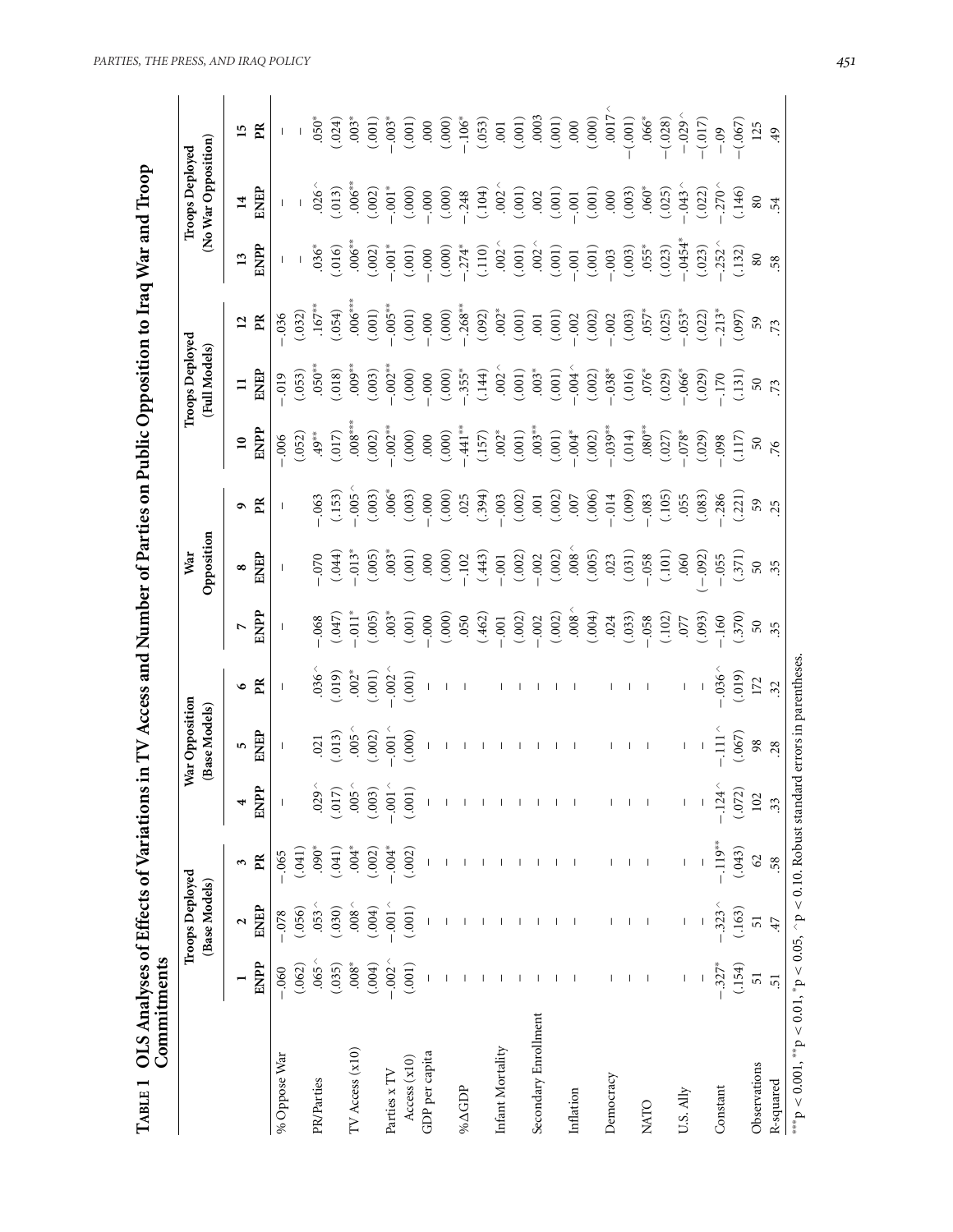### **FIGURE 2 Expected Change in Public Opposition and Troop Contributions to "Coalition of the Willing" as TV Access Increases by Two Standard Deviations, Low- vs. High-Party States**



the longer-term implications of public opinion, as distinct from contemporaneous support. Consequently, I include the log of public opposition as a control variable. Hypothesis 3 predicts that increased numbers of parties will be associated with a stronger negative relationship between TV household penetration and participation in the Coalition, while Hypothesis 4 predicts that this relationship will weaken or reverse as the number of parties declines. Models 10–12 in Table 1 test these hypotheses.

In the bottom-left graphic in Figure 2, I illustrate the results of my tests of Hypothesis 3 and Hypothesis 4. The results indicate that in low-ENPP and low-ENEP states, an increase in the number of TV households (again, from 157 to 727) is associated with increases of .213 ( $p < .01$ ) and .24 ( $p < .01$ ) troops per capita, respectively, representing increases of about 2 and 2.2 standard deviations, respectively. Finally, in non-PR states, the corresponding effect is an increase of .318 troops per capita ( $p < .01$ ), representing an increase of nearly 3 standard deviations. In other words, as anticipated by Hypothesis 4, in countries with relatively few political parties, increased access to television is associated with *increased* troop contributions to the Coalition.

The results for my test of Hypothesis 3 indicate that in high-ENPP and high-ENEP states, the same increase in the number of television households is associated with *decreases* of .10 ( $p < .05$ ) and .09 ( $p < .10$ ) troops per capita contributed to the Coalition, representing declines of just over .9 and .82 standard deviations, respectively. Finally, in PR states, the corresponding effect is an increase of .03 troops per capita ( $p < .01$ ), again a far smaller increase than that associated with non-PR states. As predicted by Hypothesis 3, in countries with relatively large numbers of parties, the relationship between TV penetration and troop commitments to the Coalition weakens in one case and reverses in two, with increased access to television associated with *declines* in the expected contribution to the Coalition.

One of the primary limitations in the analysis thus far is the limited number of available observations ranging from 50 to 59 in my models. Hence, as a robustness test, Models 13–15 in Table 1 replicate Models 10–12, excluding war opposition, which is insignificant in every model. This makes sense, given that *anticipated* longer-term opinion is likely to trump contemporaneous *actual* opinion in influencing leaders (especially in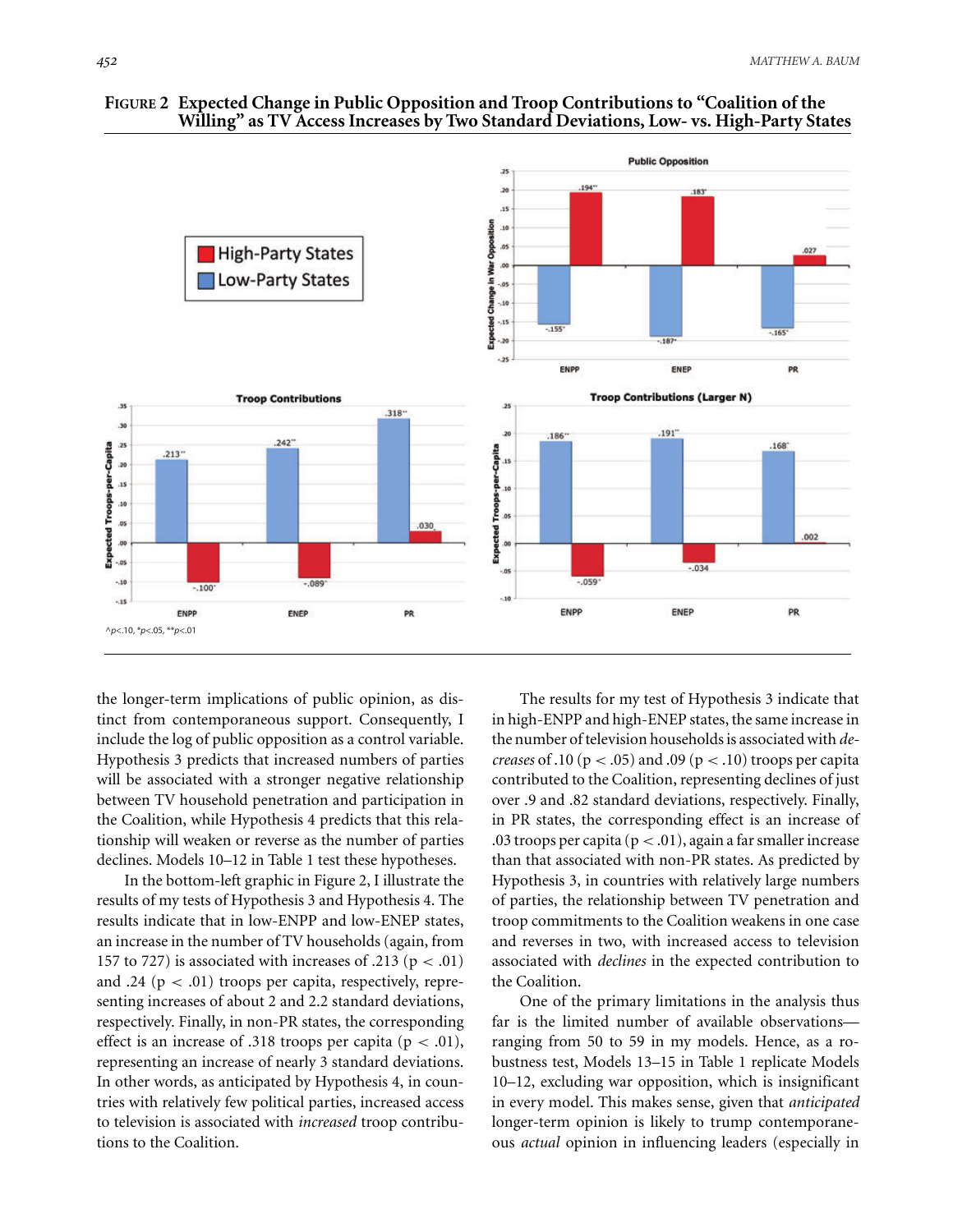low-party states, where contemporaneous opinion is a relatively poor indicator of longer-term opinion). Excluding this variable increases the N's to 80 in my ENPP and ENEP models and 129 in my PR model. In the bottomleft graphic in Figure 2, I again employ Clarify to facilitate an intuitive illustration of the results.

The results once again confirm my expectations. Comparing the bottom-left and bottom-right graphics in Figure 2, we see quite similar patterns. The only noteworthy distinction is that, presumably due to the greater number of noncoalition participants included in the models, many of the differences are modestly smaller than those shown in the top-right graphic in Figure 2. This increases my confidence in the reliability of the results reported above.

My final hypothesis (Hypothesis 5) predicts that as the number of parties rises, a given increase in media access will be associated with a stronger inverse relationship between public opposition to the Iraq War and the propensity to join the Coalition. Models 1–3 of Table 2 test this prediction by interacting the number of parties with TV access and logged public opposition to the war, replicating the model for all three party-system indicators.<sup>25</sup> In Table 3, in turn, I present the expected number of troops contributed to the Coalition as TV access, the number of parties, and opposition to the war vary.

The results in Table 3 indicate that, as predicted, in high-party states public opposition to the war appears to inhibit leaders from joining the Coalition to a greater extent when TV access is high than when it is low. This effect weakens, and even reverses, in low-party states.

The top section of Table 3 presents the results for the ENPP model. With minimum war opposition, as TV access increases in low-ENPP states, the expected number of troops contributed to the Coalition increases by about .31 troops per capita ( $p < .01$ ). The corresponding increase given maximum war opposition is a little less than .16 troops per capita ( $p < .05$ ). Hence, the predicted difference in the increases in contributions given variations in war opposition for low- versus. high-TV access states is .15 troops per capita ( $p < .05$ ). This suggests that when the number of parties is low—which I argue is associated with more compliant media coverage than multiparty systems—leaders will view enhanced public access to the media as an opportunity to gain greater public support over the longer term. While opposition to the war has some constraining effect, it is relatively muted. If a leader discounts contemporaneous public opinion, then even

intense public opposition is unlikely to fully deter her from her preferred policies.

Table 3 also indicates that in high-ENPP states, increased TV access, given minimum war opposition, is associated with an .18 increase in troops per capita contributed  $(p < .01)$ . Conversely, given maximum war opposition, the corresponding effect is an .18 *decrease* in troops per capita (insignificant). This .36 difference is significant at  $p < .05$ . Increased media access can thus cut either way. This suggests that because media coverage in multiparty states is likely to be more policy centric, contemporaneous public opposition or support likely represents a relatively more reliable indicator of the longer-term political implications of a policy. Consequently, leaders are *more* constrained by public opposition. These results offer clear support for Hypothesis 5.

Finally, the difference between the differential effects of enhanced TV access given minimum versus maximum war opposition is over twice as large in high- relative to low-ENPP states (.354 vs. .149). This .21 troops per capita difference in the differences between low- and high-ENPP states ( $p < .05$ ) is equivalent to nearly two standard deviations. The corresponding relationships for the ENEP and PR models are strikingly similar, and so I do not review them in detail, but instead refer interested readers to Table 3.

According to the Downsian Hypothesis  $(H<sub>D</sub>)$ , the number of parties should influence the nature of political news coverage. I argue that the resulting tenor of news coverage influences public opinion and foreign policy decision making, albeit through partially distinct paths and to varying degrees depending on the party system. This implies that the party system helps predict the likely nature of news coverage, which in turn influences public opinion and decision making. In fact, ENPP and news valence correlate at −.26 overall, and −.43 for countries above the mean level of TV access among democracies. The corresponding correlations with ENEP are −.43 and−.59, respectively. These correlationsindicate consistent with  $H_D$ —that as the number of parties rises, news coverage becomes less positive.

*Robustness Checks*. I do not have news valence data for enough countries to replicate my full model specifications. However, I can interact news valence with TV Access in place of the number of parties in models with a reduced set of controls. The results for the troop commitment models (Models 6–7 of Table 2) largely replicate the previous results, thereby enhancing my confidence in their validity. Controlling for secondary enrollment (or infant mortality, as shown in Models 3 and 6 in supplemental online appendix Table A6) and GDP per capita (Model 6 in Table 2), and given minimum positive Iraq

 $25$ Note that Model 3 in Table 2 excludes the largest residual outlier, Canada, the inclusion of which modestly weakens the reported results.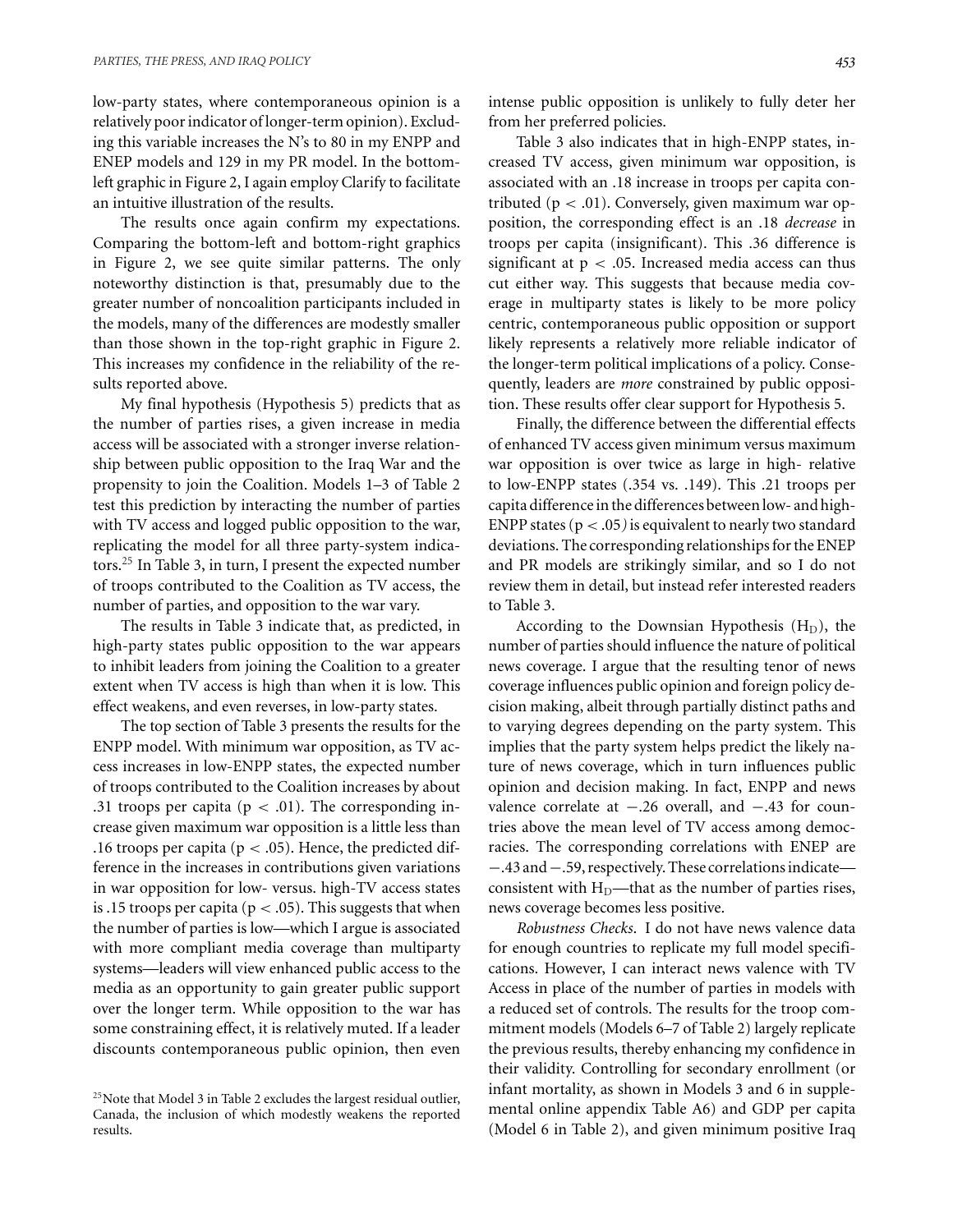|                                 |                   |                       |                       | Model 4              | Model 5       | Model 6                                 | Model 7     |
|---------------------------------|-------------------|-----------------------|-----------------------|----------------------|---------------|-----------------------------------------|-------------|
|                                 | Model 1           | Model 2               | Model 3               | <b>IV Regression</b> |               | IV Regression News Valence News Valence |             |
|                                 | <b>ENPP</b>       | <b>ENEP</b>           | ${\bf PR}$            | (War Opposition)     | (Troops)      | I (Troops)                              | II (Troops) |
| % Oppose War                    | $-.0042$          | $-.0521$              | $-.0542$              |                      | $-.211*$      |                                         | $-.060$     |
|                                 | (.1676)           | (.1750)               | (.0747)               |                      | (.109)        |                                         | (.172)      |
| PR/Parties                      | $.0605**$         | $.0610**$             | .2283***              | $-.0690$             | .038 $\hat{}$ |                                         |             |
|                                 | (.0170)           | (.0183)               | (.0523)               | (.047)               | (.020)        |                                         |             |
| TV Access                       | $.0007**$         | $.0007**$             | $.0006***$            | $-.009*$             | $.0058*$      | $-.002*$                                | $-.0019$    |
|                                 | (.0002)           | (.0003)               | (.0001)               | (.004)               | (.0025)       | (.001)                                  | (.0010)     |
| Parties x TV Access             | $-.0002**$        | $-.0002**$            | $-.0006***$           | $.0023*$             | $-.0012*$     |                                         |             |
|                                 | (.0001)           | (.0001)               | (.0002)               | (.0009)              | (.0006)       |                                         |             |
| Parties x Oppose War            | .0463             | $.0574 \, \hat{}$     | .1823 $\hat{ }$       |                      |               |                                         |             |
|                                 | (.0370)           | (.0308)               | (.0913)               |                      |               |                                         |             |
| Parties x TV x Oppose War       | $-.0001*$         | $-.0001^{\,\wedge}\,$ | $-.0003^{\,\wedge}\,$ |                      |               |                                         |             |
|                                 | (.0000)           | (.0000)               | (.0001)               |                      |               |                                         |             |
| GDP per capita                  | .0000             | $-.0000$              | $-.0000$              |                      |               | $-.000004*$                             | $-.000005$  |
|                                 | (.0000)           | (.0000)               | (.0000)               |                      |               | (.000002)                               | (.000003)   |
| $% \triangle$ GDP               | $-.3984*$         | $-.3107*$             | $-.2496*$             | $-.452$              | $-.396*$      |                                         |             |
|                                 | (.1622)           | (.1521)               | (.1007)               | (.451)               | (.184)        |                                         |             |
| <b>Infant Mortality</b>         | $.0019 \, \hat{}$ | $.0020*$              | $.0022*$              | $-.001$              | .002 $^\sim$  |                                         |             |
|                                 | (.0009)           | (.0009)               | (.0009)               | (.002)               | (.001)        |                                         |             |
| Secondary Enrollment            | $.0028*$          | .0026 $\hat{}$        | .0005                 | $-.003$              | $.003*$       | .000                                    | .0006       |
|                                 | (.0012)           | (.0013)               | (.0007)               | (.002)               | (.001)        | (.001)                                  | (.0015)     |
| Democracy                       | $-.0354*$         | $-.0335*$             | $-.0017$              | .027                 | $-.031**$     |                                         |             |
|                                 | (.0147)           | (.0155)               | (.0032)               | (.032)               | (.012)        |                                         |             |
| Inflation                       | $-.0046*$         | $-.0047*$             | $-.0021$              | .004                 |               |                                         |             |
|                                 | (.0019)           | (.0021)               | (.0014)               | (.006)               |               |                                         |             |
| <b>NATO</b>                     | $.0795**$         | $.0770*$              | $.0724**$             | .002                 | $.065*$       |                                         |             |
|                                 | (.0276)           | (.0297)               | (.0263)               | (.101)               | (.033)        |                                         |             |
| U.S. Ally                       | $-.0648*$         | $-.0518^{\,\wedge}$   | $-.0413$ ^            | .005                 | $-.049$       |                                         |             |
|                                 | (.0292)           | (.0290)               | (.0210)               | (.086)               | (.028)        |                                         |             |
| Majority Muslim                 |                   |                       |                       | .167                 | $\equiv$      |                                         |             |
|                                 |                   |                       |                       | (.117)               |               |                                         |             |
| Trade with U.S. (x1000)         |                   |                       |                       | $-.0005*$            | $-.0003*$     |                                         |             |
|                                 |                   |                       |                       | (.0002)              | (.0001)       |                                         |             |
| Energy Consumption(x1000)       |                   |                       |                       | .0003 $^\sim$        |               |                                         |             |
|                                 |                   |                       |                       | (.0002)              |               |                                         |             |
| News Valence                    |                   |                       |                       | $\qquad \qquad -$    |               | $-9.937*$                               | $-10.091$ ^ |
|                                 |                   |                       |                       |                      |               | (4.855)                                 | (5.546)     |
| TV Access x News Valence (x100) |                   |                       |                       |                      |               | $.037*$                                 | $.036*$     |
|                                 |                   |                       |                       |                      |               | (.015)                                  | (.017)      |
| Constant                        | $-.0837$          | $-.1356$              | $-.2074*$             | $-.080$              | $-.180$       | .573                                    | .500        |
|                                 | (.1213)           | (.1211)               | (.0890)               | (.383)               | (.129)        | (.346)                                  | (.407)      |
| R-squared (N)                   | .78(50)           | .76(50)               | .81(58)               | .32(49)              | .54(49)       | .60(34)                                 | .64(26)     |

**TABLE 2 Effects of Variations in TV Access, Number of Parties, and News Valence on Public Opposition to the Iraq War and Troop Commitments**

 $^{***}\text{p}$  < 0.001,  $^{**}\text{p}$  < 0.01,  $^{*}\text{p}$  < 0.05, ^ p < 0.10. Robust standard errors in parentheses.

news valence, an increase in TV access from one standard deviation below to one standard deviation above the mean is associated with a drop of .316 troops per capita ( $p < .05$ ). Conversely, the corresponding increase in TV access given maximum net positive news valence is a .325 *increase* in troops per capita (p < .01). Though derived from a model with only 35 observations, these results are consistent with  $H_3$  and  $H_4$  and hence bolster my confidence in the previously reported results employing party-system indicators as predictors of media content. Controlling for public war opposition (Model 7 in Table 2) reduces the N to 26, but does not materially change the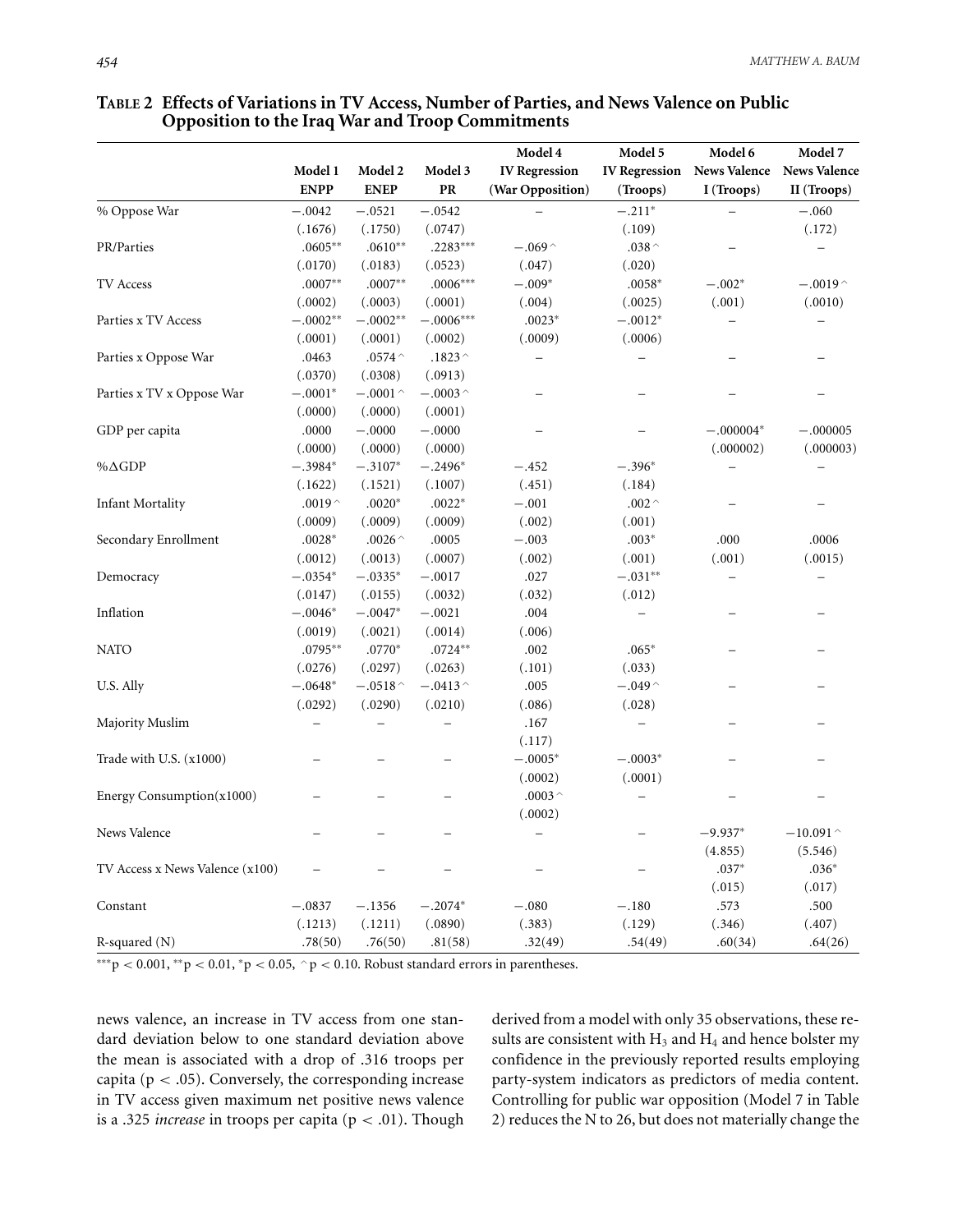|                       | Minimum<br>War     | Maximum<br>War | Difference<br>(Low vs. High | Difference (in Diff. between<br>Low vs. High TV Effects, |
|-----------------------|--------------------|----------------|-----------------------------|----------------------------------------------------------|
|                       | Opposition         | Opposition     | <b>TV Access)</b>           | Low vs. High Parties)                                    |
| <b>ENPP Low</b>       |                    |                |                             |                                                          |
| Low TV Access         | $-0.098$           | $-0.012$       | $-0.086$                    |                                                          |
| <b>High TV Access</b> | 0.208              | 0.145          | 0.063                       |                                                          |
| Difference            | $0.306^{\ast\ast}$ | $0.157*$       | $0.149*$                    |                                                          |
| <b>ENPP High</b>      |                    |                |                             | $.21^*$ ( $.354-.149$ )                                  |
| Low TV Access         | $-0.121$           | 0.087          | $-0.208$                    |                                                          |
| <b>High TV Access</b> | 0.057              | $-0.089$       | 0.146                       |                                                          |
| Difference            | $0.178**$          | $-0.176$       | $0.354*$                    |                                                          |
| <b>ENEP Low</b>       |                    |                |                             |                                                          |
| Low TV Access         | $-0.106$           | $-0.021$       | $-0.085$                    |                                                          |
| <b>High TV Access</b> | 0.237              | 0.135          | 0.102                       |                                                          |
| Difference            | $0.343**$          | $0.156**$      | $0.187*$                    |                                                          |
| <b>ENEP High</b>      |                    |                |                             | $.24^*$ (.424 - .187)                                    |
| Low TV Access         | $-0.166$           | 0.102          | $-0.268$                    |                                                          |
| <b>High TV Access</b> | 0.078              | $-0.078$       | 0.156                       |                                                          |
| Difference            | $0.244^{\,\wedge}$ | $-0.18**$      | $0.424*$                    |                                                          |
| NOT PR                |                    |                |                             |                                                          |
| Low TV Access         | $-0.019$           | $-0.083$       | 0.064                       |                                                          |
| <b>High TV Access</b> | 0.317              | 0.252          | 0.065                       |                                                          |
| Difference            | $0.336**$          | $0.335**$      | 0.001                       |                                                          |
| <b>PR</b>             |                    |                |                             | $.18^*(.186 - .001)$                                     |
| Low TV Access         | $-0.06$            | 0.038          | $-0.098$                    |                                                          |
| <b>High TV Access</b> | 0.101              | 0.013          | 0.088                       |                                                          |
| Difference            | $0.161*$           | $-0.025$       | $0.186*$                    |                                                          |

| TABLE 3 Effects of Variations in War Opposition, TV Access, and Number of Parties on Number of |
|------------------------------------------------------------------------------------------------|
| Troops Contributed to the Coalition of the Willing                                             |

 $\gamma$   $p$  < .10,  $\gamma$  p < .05,  $\gamma$  + p < .01.

results. (Table A5 in the supplemental appendix presents a more complete set of analyses, including models employing war opposition as dependent variable. It also presents further conceptual explication of the news valence indicator, both in general and as applied to these analyses.)

Thus far, my analyses have treated the effects of media access and party systems on public attitudes toward the war in Iraq and states' decisions to send troops to join the Coalition as independent from one another. However, as my theory and evidence suggest, to the extent that public attitudes can influence troop contribution decisions, while media access and party systems influence *both* public attitudes and troop contributions, it is possible that media access and party systems also influence troop-contribution decisions indirectly *through* their direct influence on public attitudes. This suggests a recursive relationship, whereby media access and party systems directly influence both public opinion and troop contributions, and public opinion directly influences contributions, but there is no hypothesized feedback loop from troop contributions to public opinion.<sup>26</sup> I thus employ recursive regression to test whether this indirect path is statistically and substantively significant, using the delta method to derive confidence intervals surrounding the predicted indirect effects on troop contributions, via public opinion, of media access and party systems. (See Baum and Lake 2003 for an explication of recursive regression analysis and the delta method.) Given my limited statistical leverage, I employ this approach solely as a supplemental test intended to bolster the OLS results.

Models 4 and 5 in Table 2 present the results of an instrumental variable regression, which forms the basis for the recursive regression approach. In order to properly

 $26$ As noted, public attitudes solidified in most countries prior to the outbreak of war. Moreover, most surveys employed herein took place either prior to or roughly in parallel with troop-contribution decisions. This further reduces the likelihood that the latter caused the former.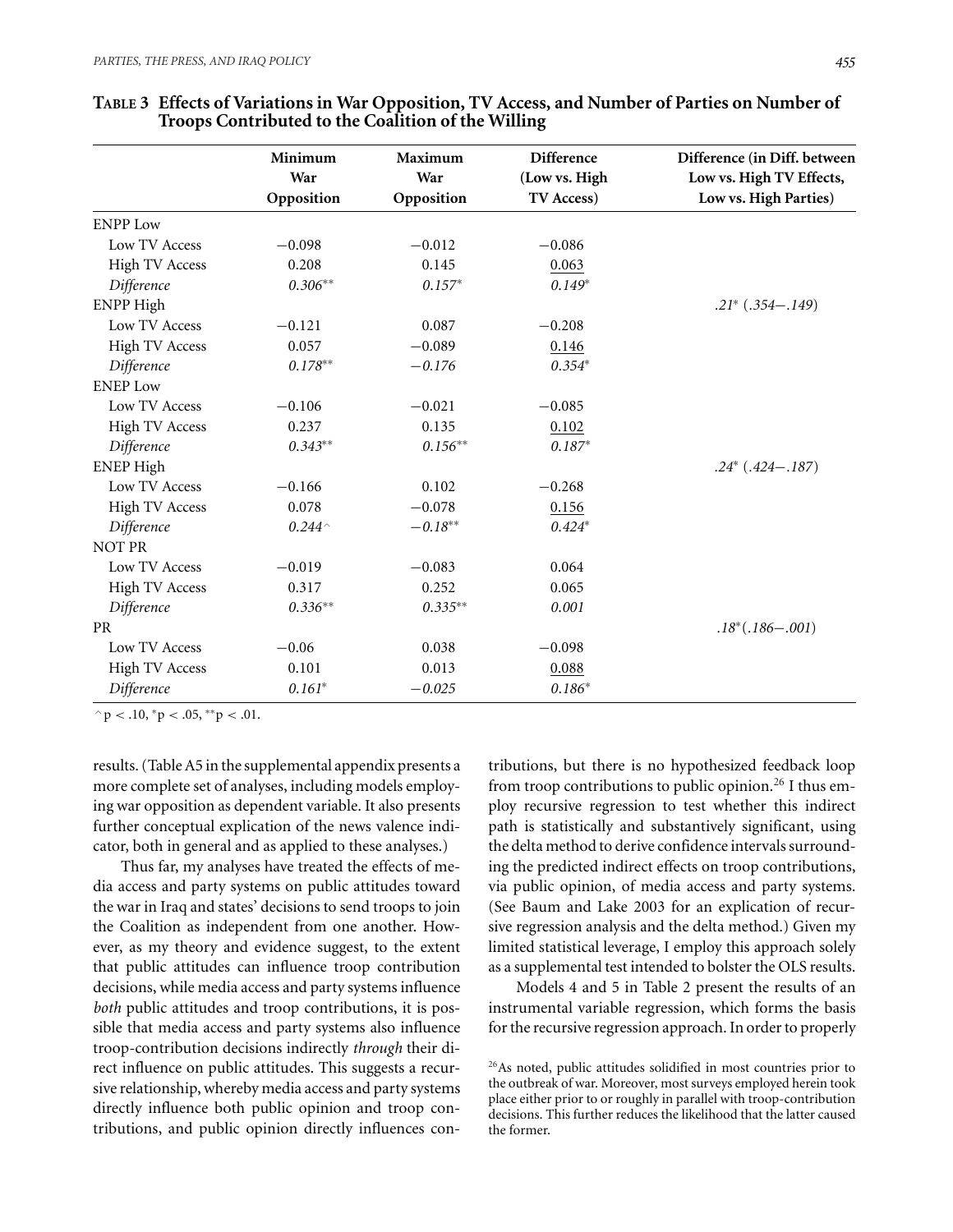identify an instrument for public war opposition, I added several causal variables to the recursive system, including a dummy for majority Muslim countries, the total volume of trade between each country and the United States, and the total amount of energy consumed by each country. Each *directly* influences attitudes to a much greater extent than troop commitments (net of the other factors included in the models).

The results support the hypothesized indirect path of influence for media access and party systems, as well as Hypotheses 1–4. Given the minimum number of parties (measured via ENPP), a near-maximum increase in TVs per 1,000 households (from 1 to 1,500) directly yields an increase in per capita troop commitments of .684 ( $p <$ .05). However, there also emerges a substantial indirect effect through public war opposition. The corresponding indirect effect is an increase of .215 troops per capita  $(p < .05)$ , representing nearly one-quarter of the total combined effect of increases in TV access on troop commitments.

Given the maximum number of parties, the relationships reverse, as in the OLS analyses. In this case, a maximum increase in TV access is associated with a *decrease* in troop contributions of about .75 troops per capita ( $p < .05$ ). The corresponding indirect effect in this case is a decrease of .38 troops per capita ( $p < .05$ ), representing about one-third of the total combined effect of TV access on troop contributions. Due to the small Ns in the recursive regression models, these results should be interpreted with caution. Nonetheless, they do appear consistent with my OLS findings, offering additional support for Hypotheses 1–4.

Taken together, my findings strongly suggest that media access is an important intervening variable between citizens and leaders. The aforementioned alternative explanation—that greater representativeness of consensual relative to majoritarian democracies accounts for any differences across party systems in the relationship between public opinion and troop contributions—cannot account for the observed effects of TV access, holding the number of parties constant. Nor can it account for either the reversal in the valence of those effects in low- vs. highparty states or the differential effects of news valence on troop commitments as media access varies.

## **Conclusion**

The relative disinterest among international relations scholars regarding the role of the mass media in reducing or enhancing international conflict is unsurprising, given the literature's disproportionate emphasis on systemic-level variables, deriving from the dominance of the realist approach to understanding international politics. Yet recent theories regarding the mechanisms through which domestic political factors influence states' international behavior strongly suggest a need to correct this oversight. Rationalist theories of war hold that information failure is a primary cause of interstate conflict, while democratic peace theorists argue that the accountability of democratic leaders to their electorates allows them to peacefully resolve international disputes by, for instance, generating domestic-audience costs (Fearon 1994).

Both perspectives emphasize the role of information transparency in mitigating international conflict. Yet for information to be transparent, it must first be transmitted. And the primary mechanisms for doing so are the mass media. Evidence from the Iraq case suggests that the media do influence states' conflict behavior in differing ways and to varying degrees, depending in part on the institutional environment in which they operate. In multiparty states, increased public access to television reduced both support for the war and the propensity to commit troops to the Coalition. In contrast, in two-party states, greater media access is associated with *lower* opposition to the war and *higher* troop commitments, but a weaker link between the two. This, again, is consistent with the Downsian view that multiparty systems promote policy-centric media coverage of politics, which, in turn, empowers citizens to more effectively monitor their leaders' activities.

Because citizens in multiparty democracies are more likely to encounter information conflicting with the leaders' preferred framing of a foreign conflict, they are more likely to punish leaders who engage in risky foreign adventures and fail. Consequently, media coverage in most instances weighs more heavily on leaders' political calculations in multiparty than in two-party states. Variations in press freedom are insufficient to account for these patterns.

My evidence thus clearly suggests a need to more fully integrate some aspects of political communication scholarship with research on the domestic sources of foreign policy and on international conflict. Doing so will allow scholars to develop a more nuanced understanding of the effects of information transparency on states' international-conflict behavior. One potentially fruitful avenue for such research concerns the theory of domesticaudience costs. With few exceptions, the empirical evidence that domestic-audience costs influence foreign policy outcomes is considerably weaker than the impressive array of theoretical models suggesting that such costs "should" matter (Snyder and Borghard 2011; Trachtenberg 2012). My findings offer one possible explanation for this discrepancy. That is, audience-cost theories that do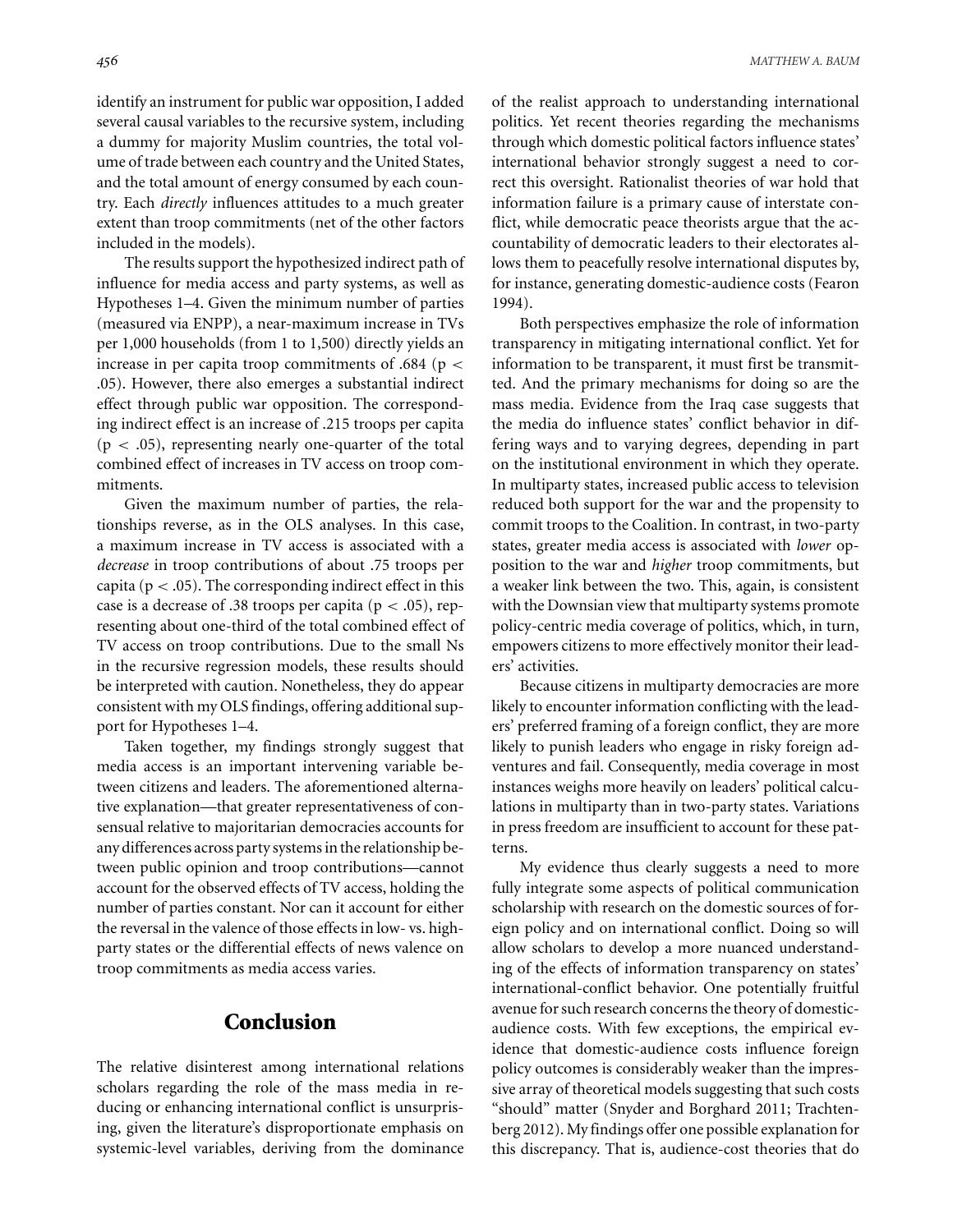not take into account the potentially multidirectional influences of information on public opinion are underspecified. In some cases media coverage and public opinion will constrain leaders; in others it will embolden them. Failing to disentangle the circumstances under which one or the other pattern is likely to emerge may cause the two patterns to, in effect, cancel each other out empirically, leading scholars to wrongly conclude that there is no audience-cost effect (a Type II error).

These multidirectional patterns also hold implications for democratic peace theory. Domestic audiencecost research has focused on their supposed pacifying effect as a contributor to the democratic peace. My findings suggest that such a contribution is highly contingent and that in many cases we may see the opposing pattern, with public scrutiny (due to media coverage) facilitating *more*, rather than less, conflict. Fearon's (1994) seminal work on audience costs anticipated that such costs could make war more likely, if states reached a point where the costs of backing down exceeded the costs of war. My findings suggest a mechanism through which this countervailing pattern is relatively more or less likely to occur (see also Potter and Baum 2010).

In an era of rapidly expanding and diversifying media, the potential for media to influence foreign policy via its effects on citizen awareness of and attitudes regarding the activities of their leaders is also increasing. Consequently, access to and the content of information transmitted via the media should be assessed alongside traditional realist variables in scholarly efforts to account for patterns of international conflict and cooperation.

## **References**

- Baum, Matthew A. 2004. "Going Private." *Journal of Conflict Resolution* 48(October): 603–31.
- Baum, Matthew A., and David A. Lake. 2003. "The *Political* Economy of Growth: Democracy and Human Capital." *American Journal of Political Science* 47(April): 333–47.
- Bennett, Stephen Earl. 1995. "Comparing Americans' Political Information in 1988 and 1992." *Journal of Politics* 57(2): 521–32.
- Bennett, W. Lance. 1990. "Toward a Theory of Press-State Relations in the United States." *Journal of Communication* 40(2): 103–25.
- Bennett, W. Lance, Regina Lawrence, and Steven Livingston. 2006. "None Dare Call It Torture." *Journal of Communication* 56(3): 467–85.
- Benson, Rodney. 2009. "What Makes News More Multiperspectival? A Field Analysis." *Poetics* 37(5–6): 402–18.
- Brody, Richard. 1991. *Assessing the President*. Stanford, CA: Stanford University Press.
- Bueno de Mesquita, Bruce, and Randolph W. Siverson. 1995. "War and the Survival of Political Leaders." *American Political Science Review* 89(December): 841–55.
- Campbell, A., P. E. Converse, W. E. Miller, and D. E. Stokes. 1960. *The American Voter*. New York: Wiley.
- Choi, Seung-Whan, and Patrick James. 2006. "Media Openness, Democracy, and Militarized Interstate Disputes." *British Journal of Political Science* 37(January): 23–46.
- Cook, Timothy. 1994. "Domesticating a Crisis." In *Taken by Storm*, ed. W. Lance Bennett and David L. Paletz. Chicago: University of Chicago Press, 105–30.
- Cox, Gary. 1990. "Centripetal and Centrifugal Incentives in Electoral Systems." *American Journal of Political Science* 34(November): 905–35.
- Dow, Jay K. 2001. "A Comparative Spatial Analysis of Majoritarian and Proportional Elections." *Electoral Studies* 20(1): 109–25.
- Downs, Anthony. 1957.*An Economic Theory of Democracy*. New York: Harper and Row.
- Druckman, James N. 2004. "Political Preference Formation: Competition, Deliberation, and the (Ir)relevance of Framing Effects." *American Political Science Review* 98(November): 671–86.
- Entman, Robert M. 2003. *Projections of Power.* Chicago: University of Chicago Press.
- Ezrow, Lawrence. 2008. "Parties' Policy Programmes and the Dog That Didn't Bark: No Evidence That Proportional Systems Promote Extreme Party Positioning." *British Journal of Political Science* 38(3): 2479–97.
- Fearon, James D. 1994. "Domestic Political Audiences and the Escalation of International Conflict." *American Political Science Review* 88(September): 577–92.
- Fearon, James D. 1995. "Rationalist Explanations for War." *International Organization* 49(3): 379–414.
- Golder, Matt. 2005. "Democratic Electoral Systems around the World, 1946–2000." *Electoral Studies* 24(March): 103–21.
- Gordon, Stacy B., and Gary M. Segura. 1997. "Cross-National Variation in the Political Sophistication of Individuals: Capability or Choice?" *Journal of Politics* 59(February): 126–47.
- Groeling, Tim, and Matthew A. Baum. 2008. "Crossing the Water's Edge." *Journal of Politics* 70(October): 1065–85.
- Iyengar, Shanto, James Curran, Anker Brink Lund, Inka Salovaara-Moring, Kyu S. Hahn, and Sharon Coen. 2010. "Cross-National versus Individual-Level Differences in Political Information: A Media Systems Perspective." *Journal of Elections, Public Opinion, and Parties* 20(3): 291–309.
- Jakobsen, Peter Viggo. 2000. "Focus on the CNN Effect Misses the Point: The Real Impact on Conflict Management Is Invisible and Indirect." *Journal of Peace Research* 37(March): 131–43.
- King, Gary, Michael Tomz, and Jason Wittenberg. 2000. "Making the Most of Statistical Analyses." *American Journal of Political Science* 44(April): 341–55.
- Krippendorf, Klaus. 2004. *Content Analysis: An Introduction to Its Methodology*. 2nd ed. Thousand Oaks, CA: Sage.
- Kumlin, Staffan. 2001. "Ideology-Driven Opinion Formation in Europe: The Case of Attitudes towards the Third Sector